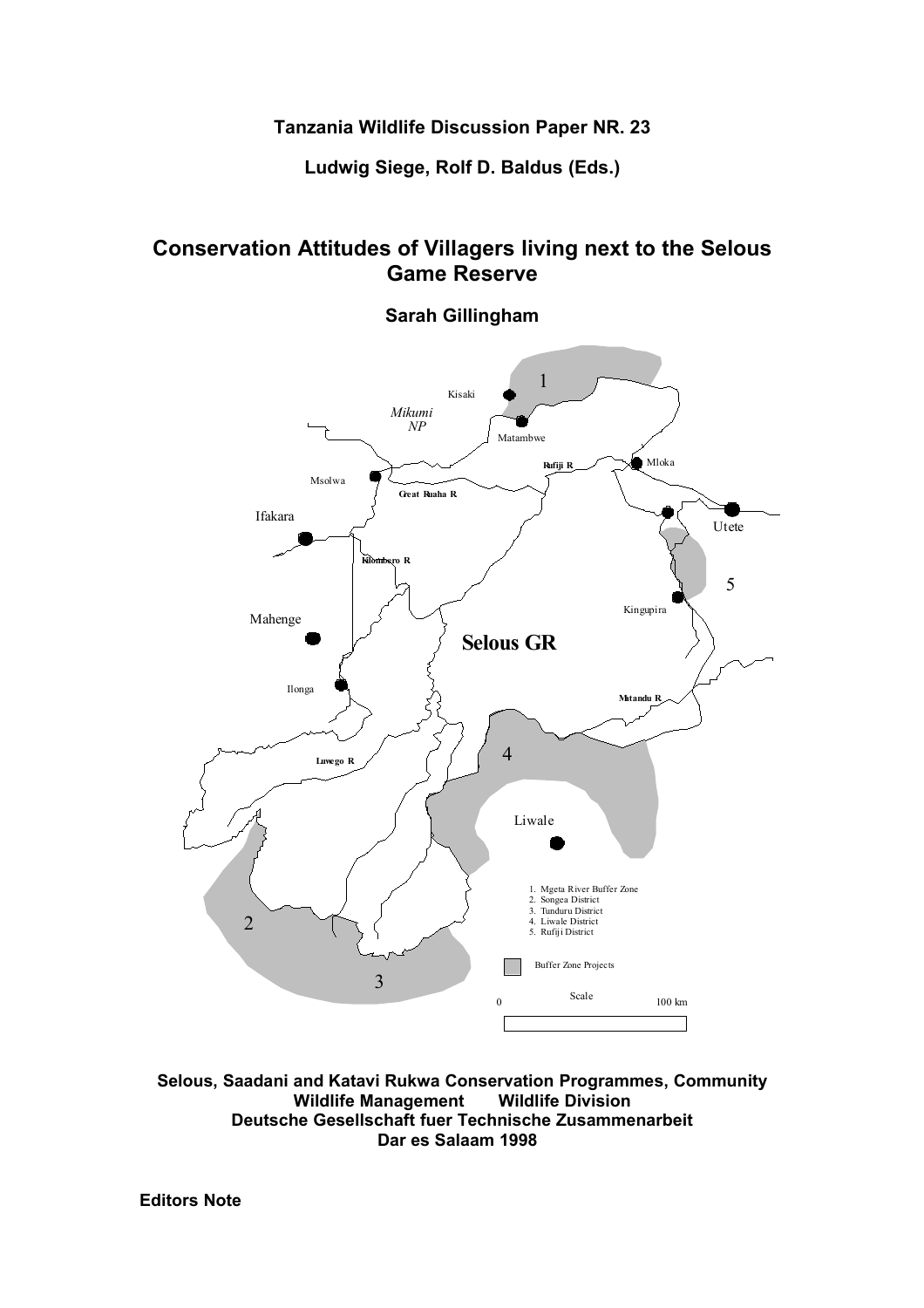This Discussion Paper contains the second part of Mrs. Gillinghams findings from her PhD research, carried out over two seasons in the Northern Bufferzone of the Selous Game Reserve.

The first one, describing the socio-economic context of the communities in the Mgeta valley, was published as Selous Discussion Paper NR. 22.

In the meantime, her PhD-Thesis has been published. All concerned with the Community Wildlife Management Programme of the Selous regard the work of Sarah Gillingham as very beneficial for the further development of the programme. The recommendations are practical and will be taken into account, especially the problem of social differentiation in the communities of the Mgeta river valley and unequal access to the benefits of the programme.

As the scope of the German supported wildlife programmes has increased and new programmes have started (Saadani and Katavi/Rukwa Conservation Programmes, Advisor to Community Wildlife Management Section of the Wildlife Division), the Discussion Paper series has been renamed "Tanzania Wildlife Discussion Papers". The numbering of the editions remain consecutive.

The Discussion Papers may contain authors' views and positions which do not necessarily correspond with the official position of the Wildlife Division and the editors.

Address:

P.O.Box 1519 Dar es Salaam Tanzania Tel.: ++255-51-866065 ++255-0812-786130 ++255-0812-789616 Fax: ++255-51-116504 email: scp@scp.africaonline.co.tz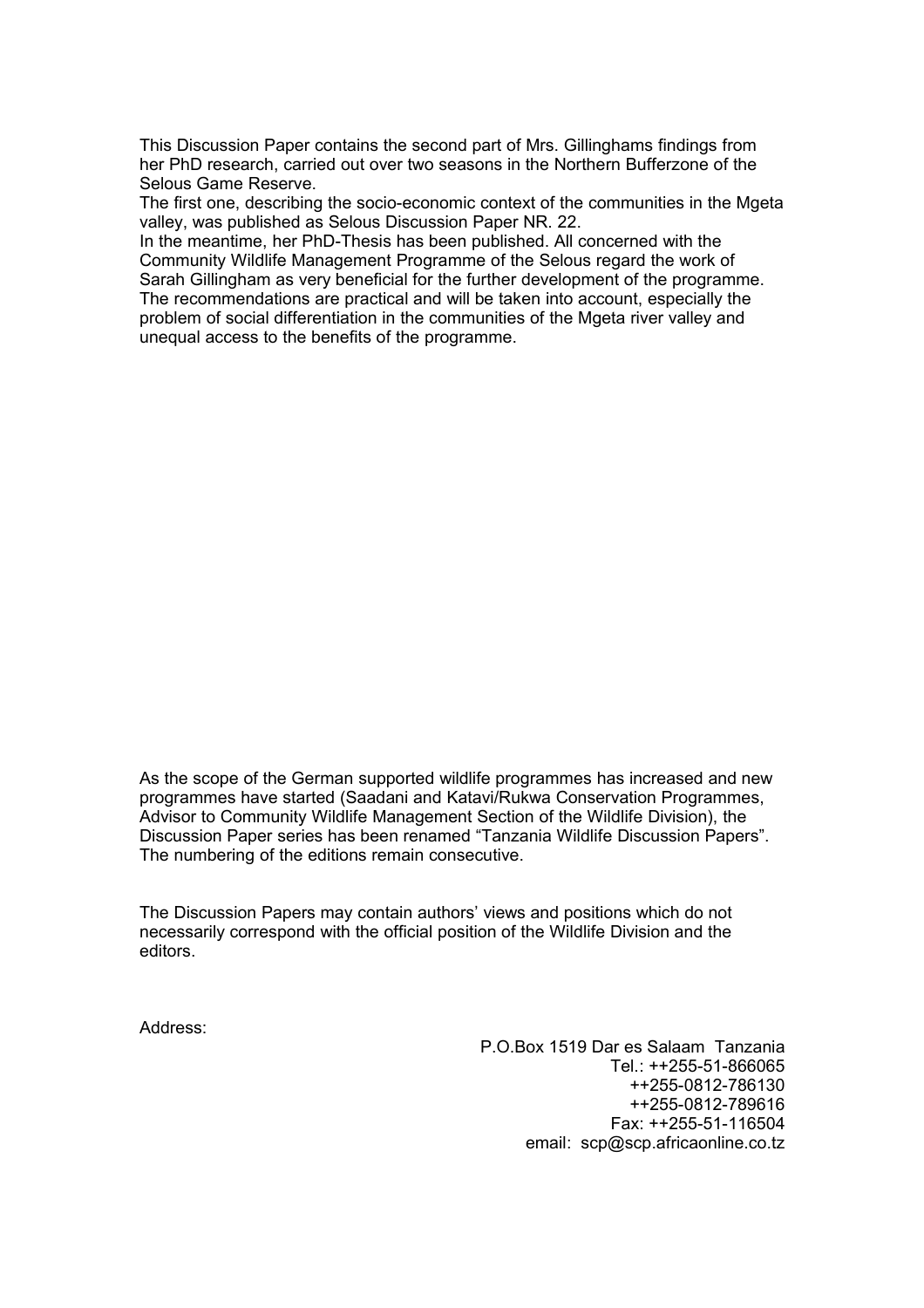**Tanzania Wildlife Discussion Papers**

# **Conservation Attitudes of Villagers living next to the Selous Game Reserve, Tanzania**

Sarah Gillingham

Department of Biological Anthropology Cambridge University

August 1998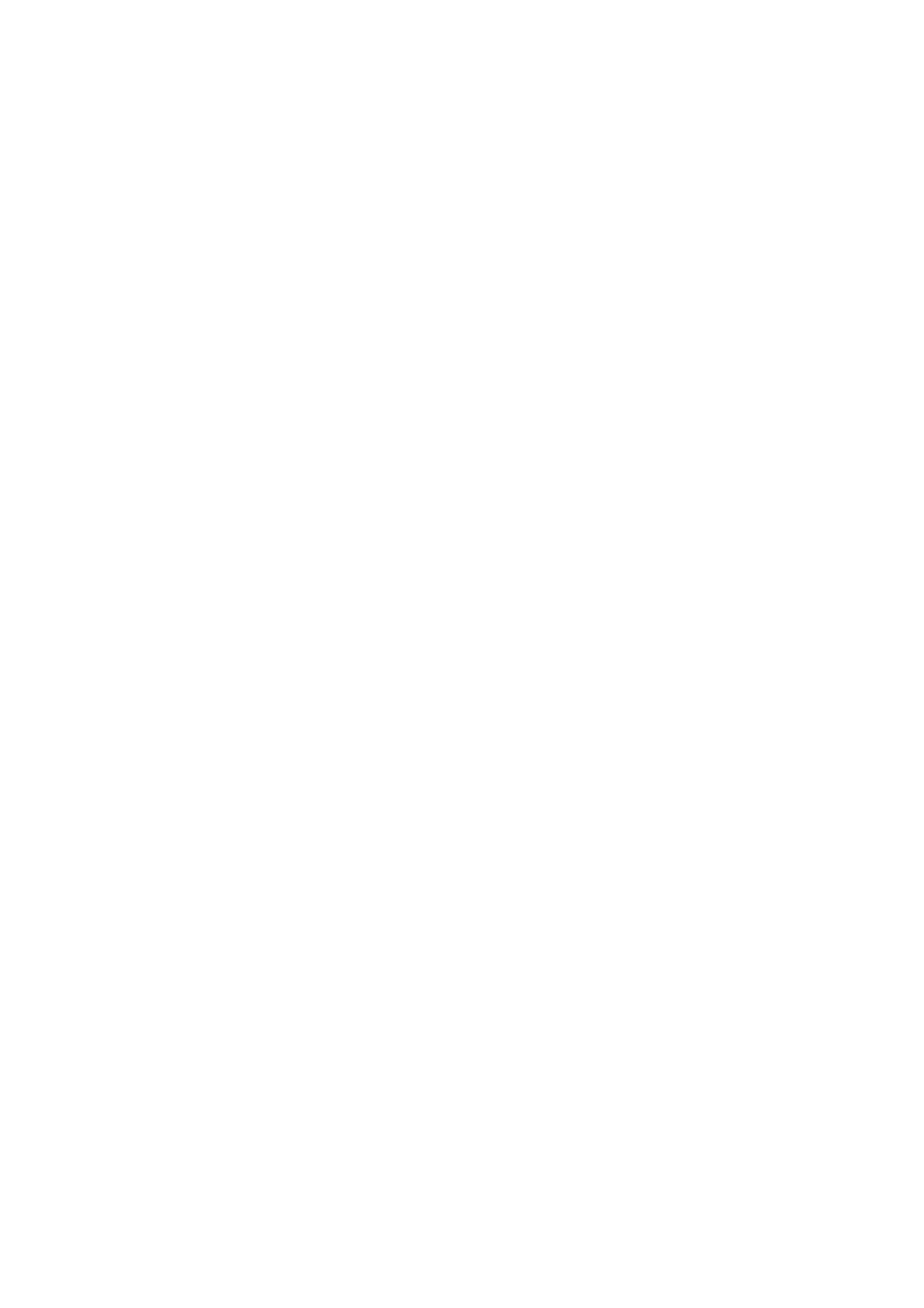# **TABLE OF CONTENTS**

# List of Tables

List of Figures

List of Abbreviations

| 1.0 | <b>INTRODUCTION</b>                     |                                                                                     |    |  |  |  |
|-----|-----------------------------------------|-------------------------------------------------------------------------------------|----|--|--|--|
| 2.0 | STUDY SITE: THE MGETA RIVER BUFFER-ZONE |                                                                                     |    |  |  |  |
| 3.0 | FIELDWORK TECHNIQUES, DATA AND ANALYSES |                                                                                     |    |  |  |  |
| 4.0 |                                         | DESCRIPTIVE ANALYSES                                                                | 6  |  |  |  |
|     | 4.1                                     | Perceptions of the Selous Game Reserve                                              | 6  |  |  |  |
|     | 4.2                                     | Local support for conservation: Data from the fixed-response<br>attitude statements | 9  |  |  |  |
|     | 4.3                                     | The perceived benefits of wildlife                                                  | 10 |  |  |  |
|     | 4.4                                     | Awareness of the activities of the wildlife management<br>institutions              | 12 |  |  |  |
| 5.0 |                                         | FACTORS INFLUENCING CONSERVATION ATTITUDES                                          | 16 |  |  |  |
|     | 5.1                                     | Perceptions of land use conflicts and problems of living next to<br><b>SGR</b>      | 16 |  |  |  |
|     | 5.2                                     | Perceptions of wildlife benefits                                                    | 16 |  |  |  |
|     | 5.3                                     | Awareness of the activities of the wildlife management<br>institutions              | 17 |  |  |  |
| 6.0 |                                         | <b>DISCUSSION</b>                                                                   | 18 |  |  |  |
| 7.0 |                                         | <b>CONCLUSIONS</b>                                                                  | 22 |  |  |  |
|     |                                         |                                                                                     |    |  |  |  |

# BIBLIOGRAPHY

# APPENDICES

- I Socio-economic attributes of the MRBZ survey sample by village and for the entire sample.
- II Summary of results from the preliminary bivariate analyses of the factors influencing conservation attitudes held by MRBZ villagers.
- III Model parameters which determine the probability of a positive response in the logistic regression analyses of conservation attitudes held by MRBZ villagers.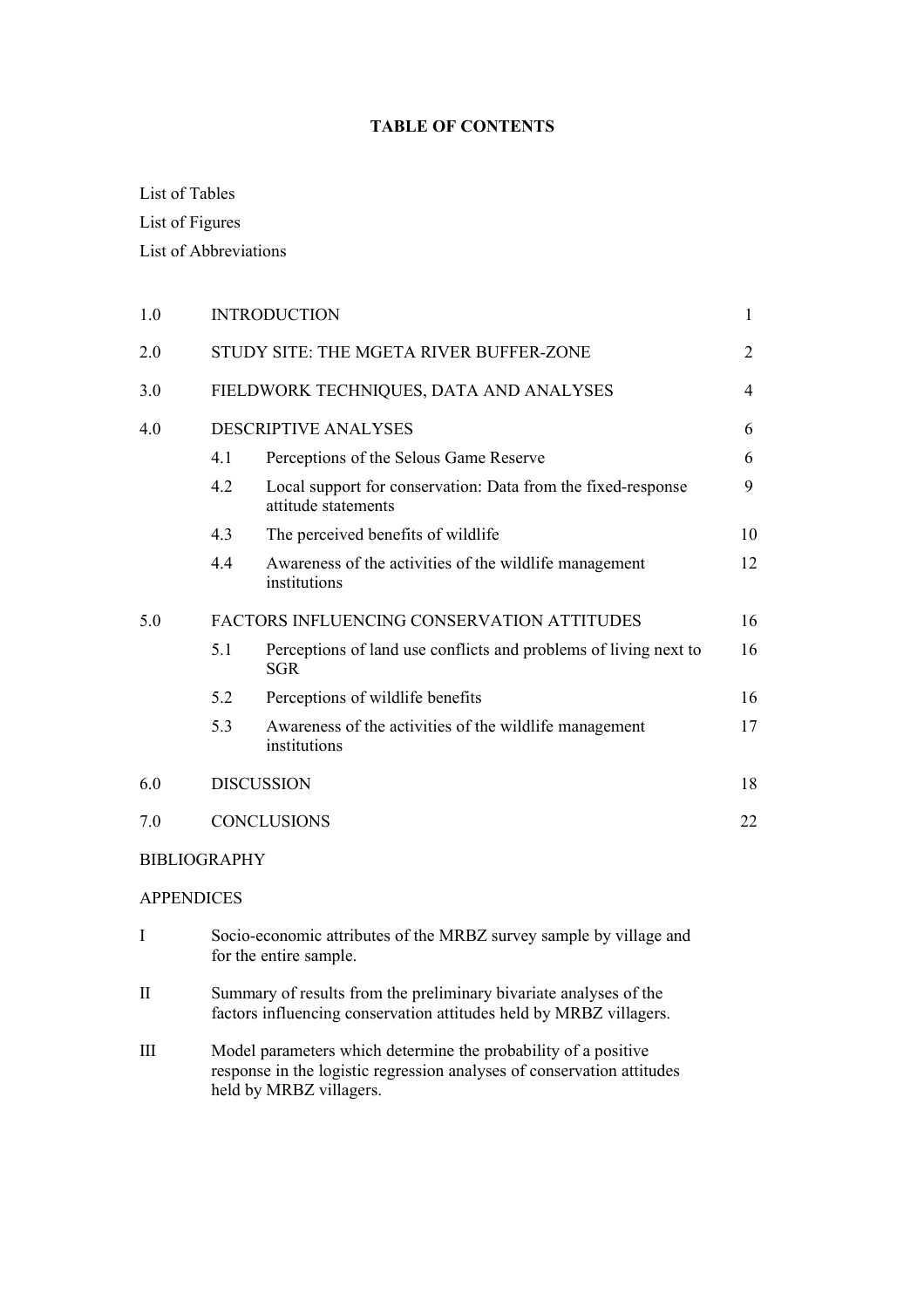## **LIST OF TABLES**

| Table            | Title                                                                                                                                                                                | Page |
|------------------|--------------------------------------------------------------------------------------------------------------------------------------------------------------------------------------|------|
| 1.               | Distribution of responses to the question "Why was SGR established as<br>a game reserve?"                                                                                            | 6    |
| 2.               | Preferred land use options for SGR.                                                                                                                                                  | 8    |
| 3.               | Problems associated with living next to the SGR.                                                                                                                                     | 8    |
| $\overline{4}$ . | Responses to the fixed-response statements concerning the perceived<br>need for wildlife conservation.                                                                               | 9    |
| 5.               | Percentages of respondents perceiving wildlife as a source of benefits i)<br>for Tanzania; ii) for people living around the SGR; iii) at the level of<br>the respondent's household. | 10   |
| 6.               | Reported activities of the Department of Wildlife in the study villages.                                                                                                             | 13   |
| 7.               | Reported activities of the SCP community wildlife management project<br>in the study villages.                                                                                       | 13   |
| 8.               | Levels of knowledge of the workings of the CWM project.                                                                                                                              | 15   |

# **LIST OF FIGURES**

| Figure | Title                                                                                                                                                                                                                                                                  | Page |
|--------|------------------------------------------------------------------------------------------------------------------------------------------------------------------------------------------------------------------------------------------------------------------------|------|
| 1.     | Map of the Mgeta River Bufferzone in Morogoro Rural District<br>showing locations of villages, village boundaries and the Wildlife<br>management area relative to the Mgeta River and the railway line<br>which together form the boundary of the Selous Game Reserve. |      |
| 2      | Perceptions of wildlife benefits for people around the SGR (local-<br>level) and for the respondent (household-level) relative to the mean<br>amount of quota meat obtained during the 1994 hunting season.                                                            | 12.  |
| 3.     | Proportions of respondents who expressed awareness, negative<br>awareness or did not know about the activities of the Department of<br>Wildlife and the activities of the CWM project in their village.                                                                | 14   |

# **LIST OF ABBREVIATIONS**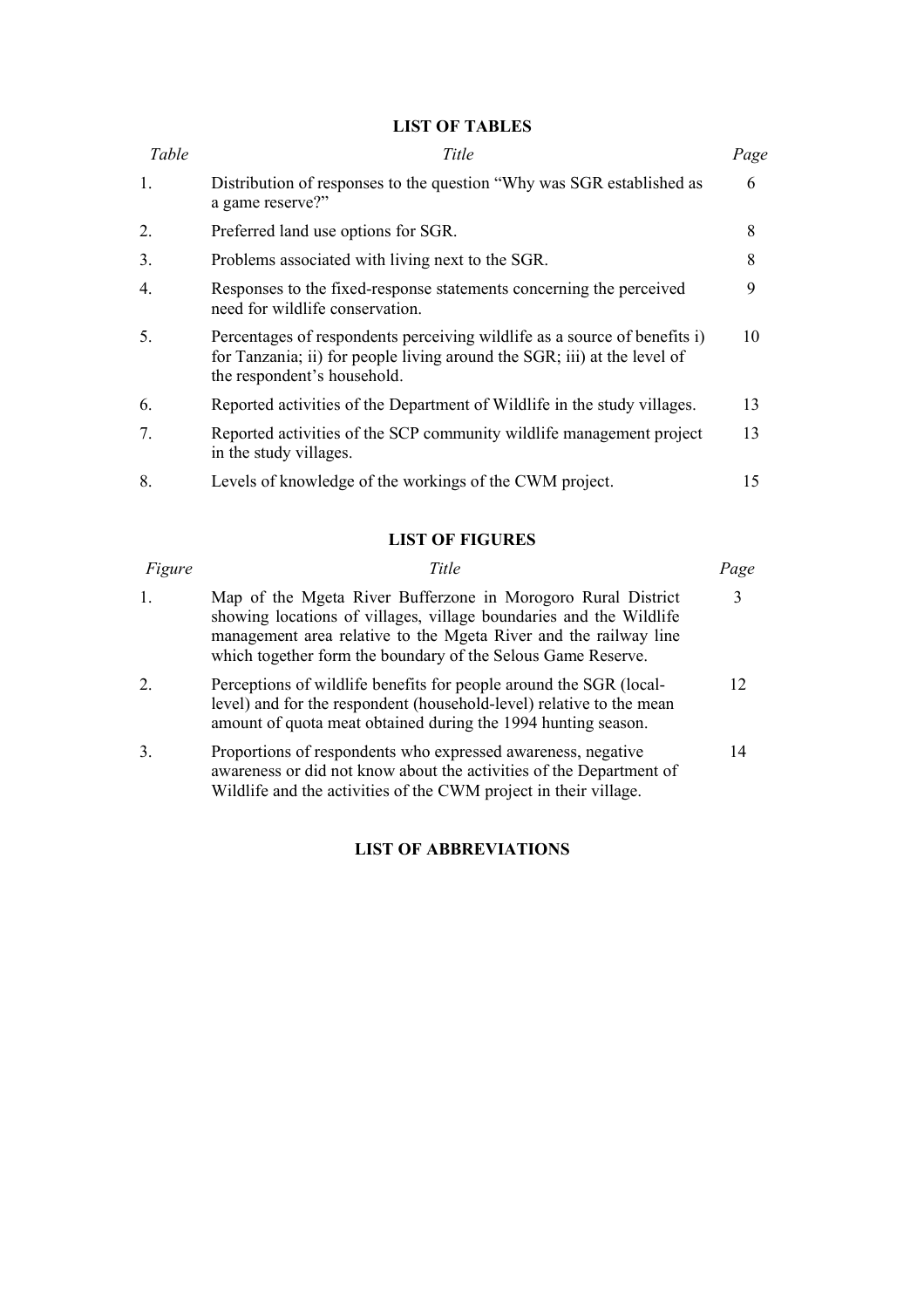#### **1. INTRODUCTION**

Since the late 1970s, thinking on conservation has increasingly moved away from that described as the 'fences and fines' model (Wells *et al.* 1992) based on the designation of protected areas (PAs), towards more people-oriented strategies which aim to integrate human development needs with conservation objectives at the local scale. With this shift towards 'conservation with development', the need to understand human-environment relations and patterns of resource use in and around PAs has become widely recognised (Western 1994; Adams & McShane 1992; Martin 1987; McNeely & Pitt 1985; Kellert 1985; Marks 1984). Research on the conservation attitudes of local people is now seen as a useful tool for projects that seek to promote community participation in, and support for, sustainable systems of resource management (IIED 1994; Parry & Campbell 1992; Hill 1991).

Previous surveys of the attitudes held by rural populations in developing countries have found high levels of public support for the conservation of wildlife and natural resources (Fiallo & Jacobson 1995; Ite 1995; Kangwana 1994; Newmark *et al.* 1993; Infield 1988; Harcourt *et al.* 1986). However, several of these studies have also shown that levels of public support for the wildlife and resource management institutions – PAs included – responsible for the practical implementation of conservation measures are more varied (Ite 1995; Kangwana 1994; Newmark *et al.* 1993; Infield 1988). The point that local resource users may agree with the principle of conservation, while resisting the implementation of conservation strategies by central government authorities, is highly relevant for the design and implementation of community wildlife management (CWM) <sup>1</sup> projects, which seek to establish mutually beneficial partnerships between rural communities, the state and other stakeholders interested in the wildlife resource. This process necessitates the reversal of antagonistic relations between rural communities and the external authorities responsible for wildlife management, which have in the past been associated with top-down strategies for protectionist conservation (Hough 1988).

The situation of the Selous Game Reserve in south-eastern Tanzania exemplifies several of the challenges facing CWM projects in Sub-Saharan Africa. The Selous is a protected area of exceptional conservation value in terms of its biological resources and ecosystem functions, which has had a long history of human-wildlife conflicts in the villages along its borders, and which experienced heavy commercial poaching for ivory and rhino horn during the late 1970s and 1980s (SGR management plan, 1995). The Selous Conservation Programme was established in 1988 in response to the poaching problem as one of two pilot initiatives for the

<sup>1</sup> 'Community wildlife management' is used in this paper as a general term to signify the regulated use of wildlife involving some form of community participation (after Hartley 1997). It covers the spectrum of participatory approaches to wildlife management from community based conservation by active participation (*sensu* Pimbert & Pretty 1996) to more passive benefit-sharing initiatives.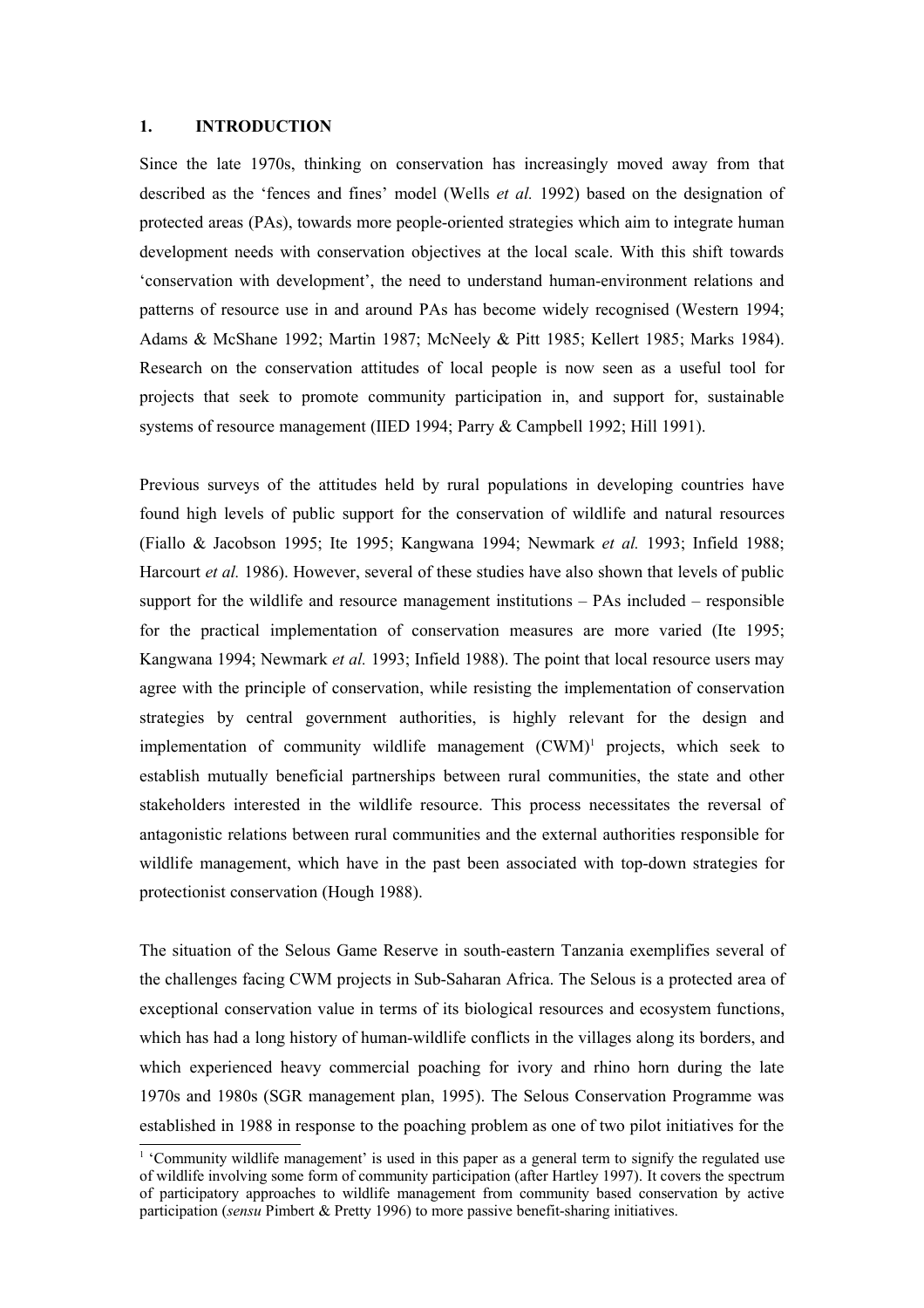implementation of community wildlife management in Tanzania at that time (see Baldus 1991 for a description of the programme's objectives and activities).

This paper explores the attitudes of villagers living next the Selous towards the game reserve and the conservation of wildlife using data collected during a 15 month field study of humanwildlife interactions in agriculturalist communities along the game reserve's northern boundary. It goes on to provide a comparative analysis of how villagers perceive the activities of the local-level wildlife management institutions established under the SCP community wildlife management initiative as opposed to the state wildlife management authorities. Prior to this study, no quantitative assessment of villagers' conservation attitudes under the arrangements of the SCP project had been carried out; as such, it is hoped that the material presented in this paper will provide a baseline for the future development and monitoring of CWM in the Mgeta river buffer-zone.

#### **2. STUDY LOCATION: THE MGETA RIVER BUFFER-ZONE**

Fieldwork for the study was carried out from May 1996 to July 1997 in the administrative division of Bwakira chini in Morogoro (rural) district. Bwakira chini division forms part of the Mgeta River buffer-zone  $(MRBZ)^2$ ; one of several bufferzones established around the game reserve by the Selous Conservation Programme (SCP) to promote community involvement in the sustainable utilisation and conservation of wildlife. Since 1989, the SCP initiative for community wildlife management (CWM) in MRBZ has involved: a consultative process of land-use planning for a wildlife management area; the creation of Village Wildlife Committees and the appointment of Village Scouts to take responsibility for wildlife management in that area; the allocation and hunting of annual village wildlife quotas as a meat supply; support for self-help and community development projects.

The Mgeta River buffer-zone covers a total area of  $1,670 \text{ km}^2$  across three administrative divisions -- Bwakira chini, Mvuha and Ngerengere -- which incorporates the lands of 20 villages (see Figure 1), and in which the predominant topographic units are the floodplain and valley bottoms of the Mgeta river. It is an area of fertile alluvial and 'black cotton' soils, with a favourable annual rainfall regime of 900 - 1200mm and plentiful year-round surface water. A

<sup>&</sup>lt;sup>2</sup> The Mgeta River Buffer-zone was described as the context for the study in an earlier discussion paper (Gillingham 1997): a summary of key features is given here for the reader's convenience.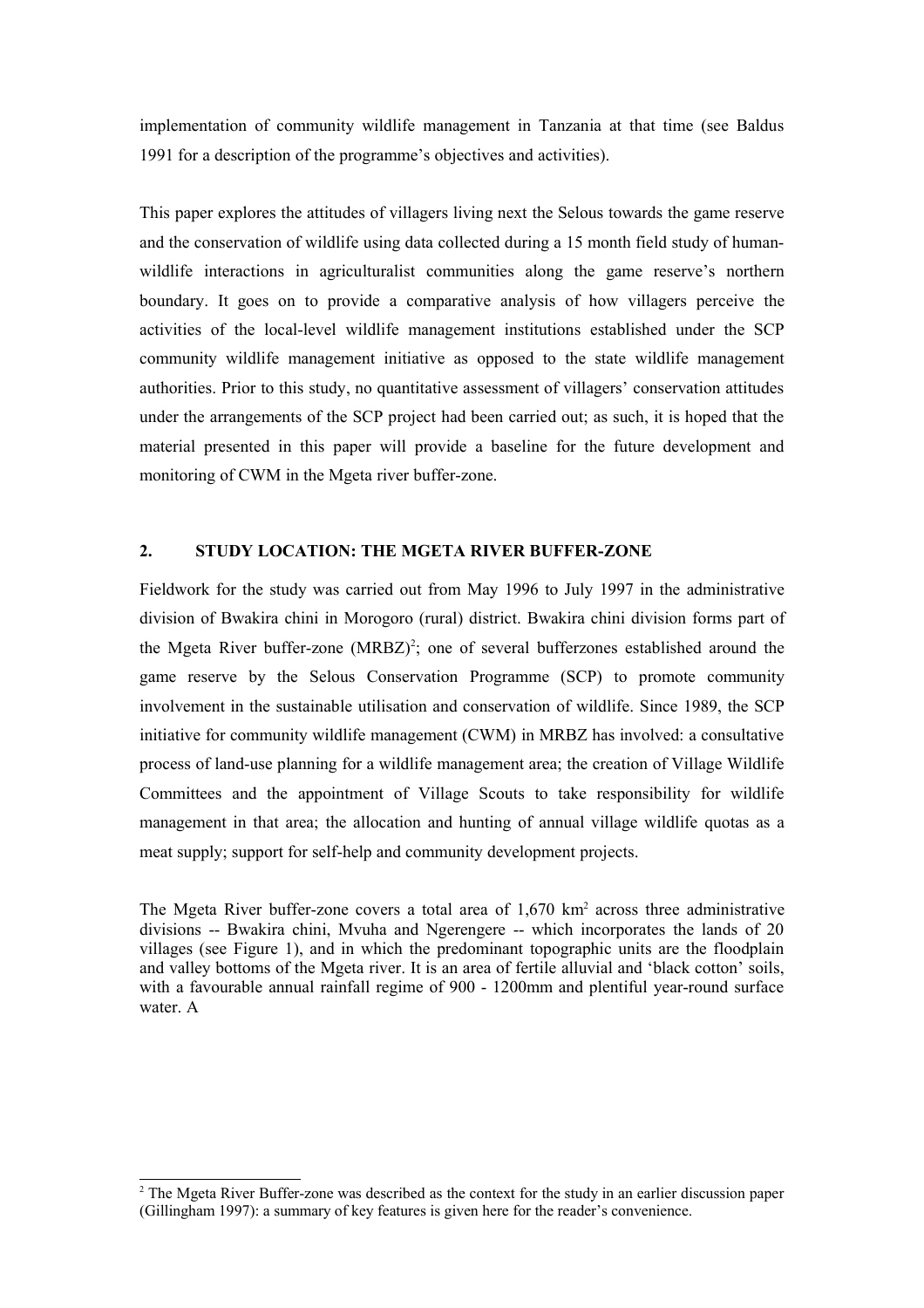

**Figure 1:** Map of the Mgeta River Bufferzone, Morogoro Rural District showing the locations of the villages, village boundaries and the Wildlife management area in relation to the Mgeta River and the TAZARA railway line which together form the boundary of the Selous Game Reserve.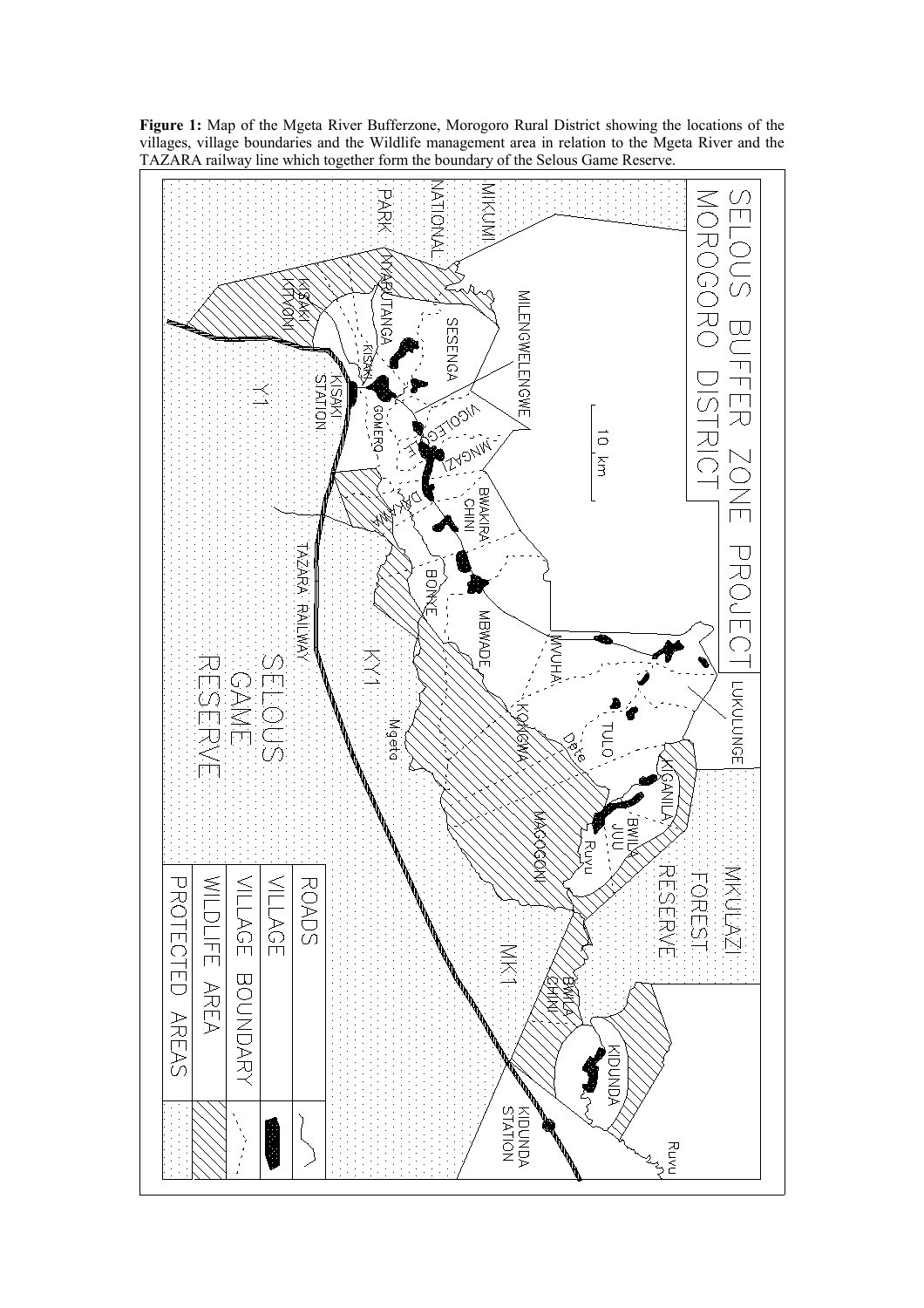Source: Financial potential of the Selous Game Reserve and the buffer-zone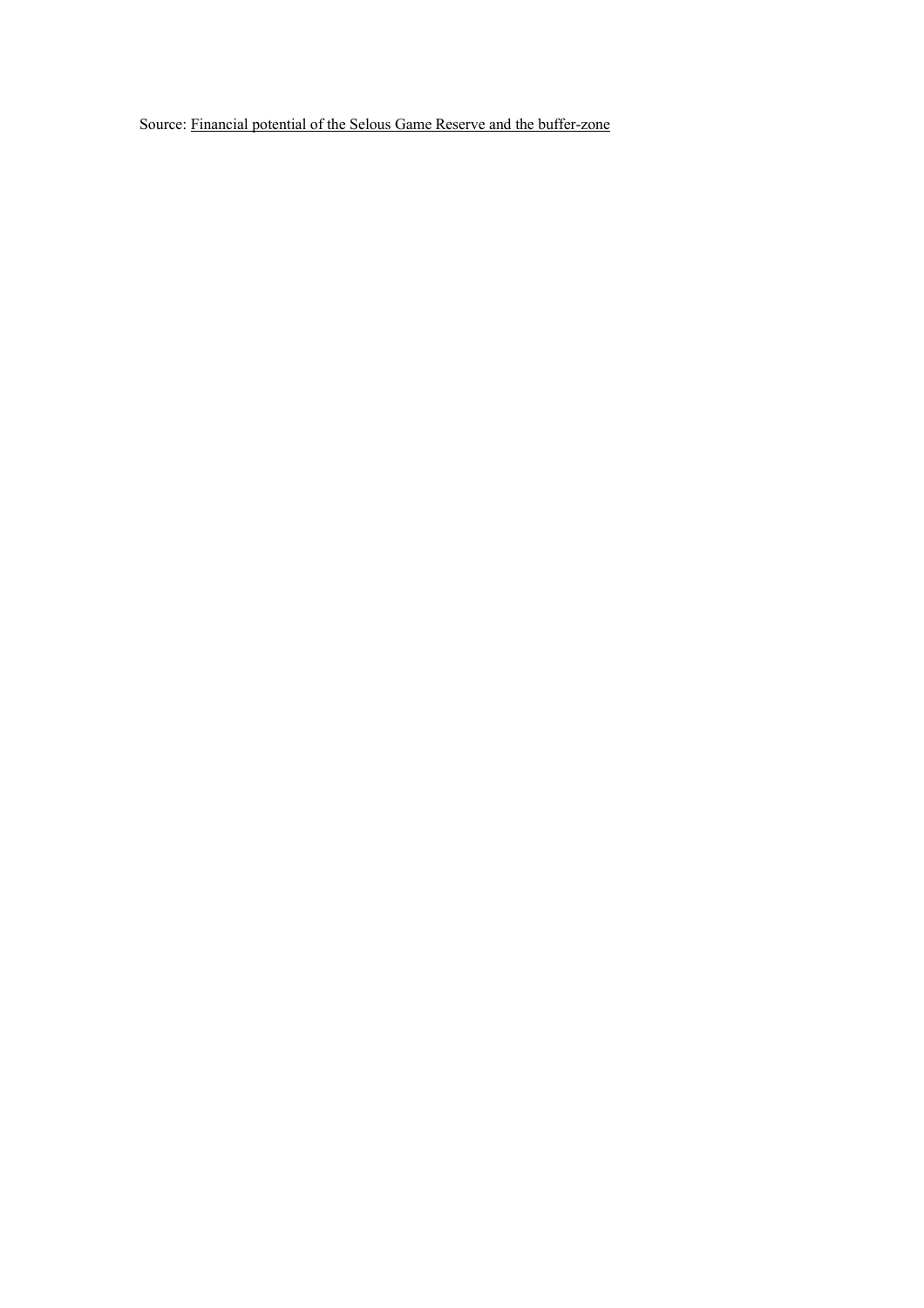large proportion of the bufferzone land area  $(ca. 60\%)$  remains under natural vegetation<sup>3</sup> and thereby supports an abundant and diverse fauna; in particular, large populations of buffalo, wildebeest, impala and reedbuck are found at high densities on the swampy grasslands of the Gonabisi Open Area between the Mgeta and Ruvu confluence (Ardhi Institute 1991).

However, while the Mgeta River Buffer-zone is richly endowed in terms of its natural resources, it is relatively isolated in terms of transport and communications and is characterised by conditions of limited social and economic development (*pers. comm.* Mr. V. Lyamuya). Poverty is widespread within the MRBZ villages, such that a large proportion of village households own virtually no assets beside their own labour, earn very low cash incomes, and have limited access to health care and educational services (Gillingham 1997, 1998). During the 1980's the area was known as a 'hotspot' of commercial poaching activity (Krischke 1995). These conditions form the backdrop against which villagers' perceptions of, and relations to, wildlife and the wildlife management authorities must be interpreted and understood.

#### **3. FIELDWORK TECHNIQUES, DATA AND ANALYSIS**

In seeking to understand how the MRBZ villagers interact with wildlife in the context of the SCP initiative for community wildlife management, the study used a range of social science data collection techniques, including: Rapid Rural Appraisal (RRA); a questionnaire survey; and in-depth qualitative interviews. The use of qualitative and quantitative data collection techniques enabled the progressive accumulation and cross-checking of information during the fieldwork (Devereux & Hoddinott 1992). This paper examines the conservation attitudes expressed by MRBZ villagers on the basis of quantitative data collected from the questionnaire survey, but some qualitative material from the study is used for the interpretation of these data.

During the questionnaire survey, respondents in a randomly selected sample of 202 households were interviewed in the four villages of Milengwelengwe ( $n = 50$ ), Dakawa ( $n =$ 52), Gomero ( $n = 52$ ) and Mbwade ( $n = 48$ ). As often as possible the selected respondents were either the household head (81%) or the wife of the head of household (13%). On occasions when neither of these possible respondents was present, or when women (the wives) were reluctant to answer the questionnaire, another permanently-resident adult member of the household was interviewed  $(< 6\%)$ . The survey questionnaire was designed to collect information on the respondent's background (gender, age, education); the household's characteristics (size, length of residence, ethnic origin), socio-economic status and economic

<sup>&</sup>lt;sup>3</sup> The vegetation of MRBZ is broadly characterised the *Acacia-Combretum* open woodland or wooded grassland formation that dominates the northern sector of the Selous (Rodgers 1979).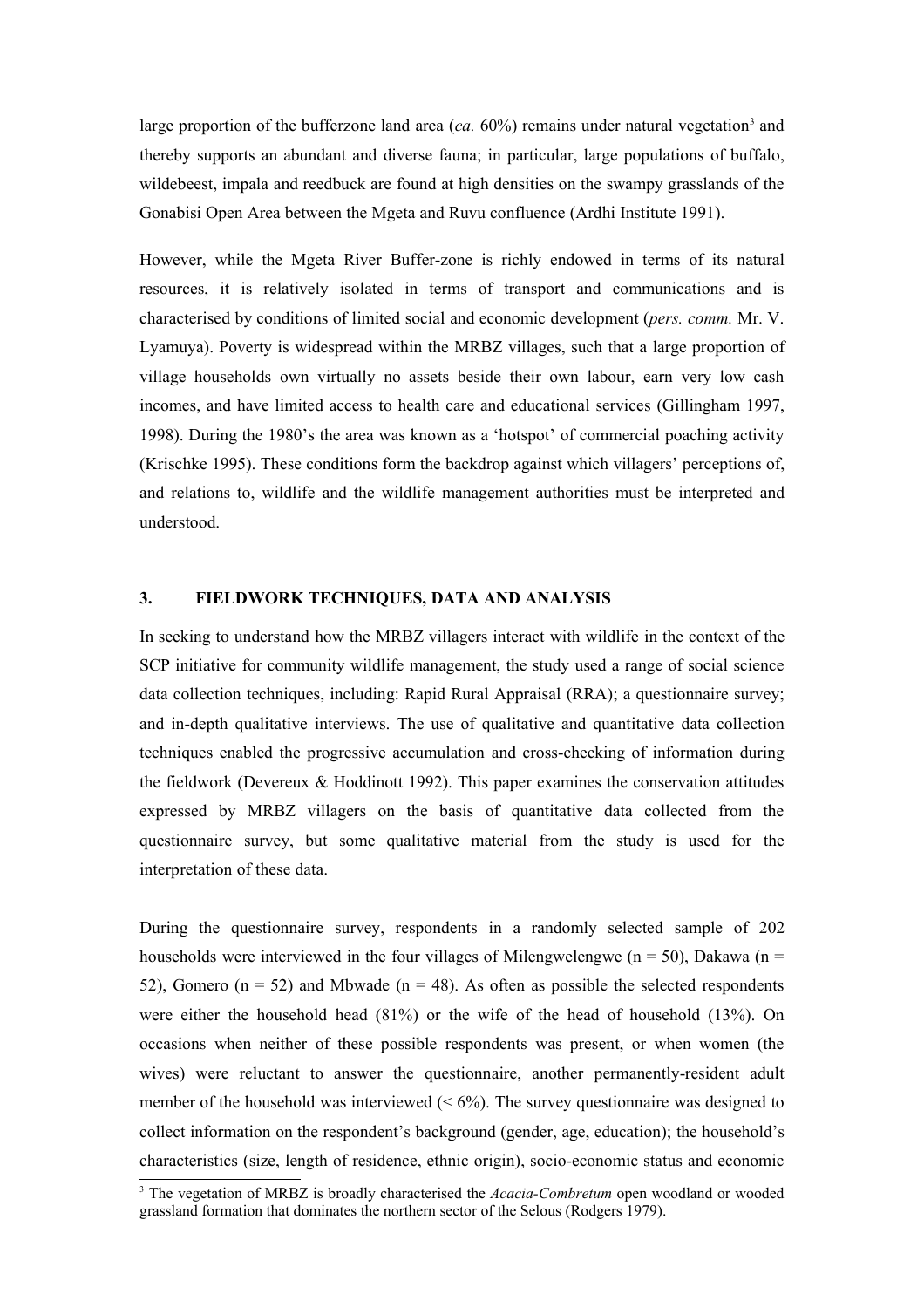activities; and on the respondent's attitudes and perceptions concerning wildlife, the Selous Game Reserve, and the wildlife management authorities.

The benchmark and socio-economic data collected from the survey -- summarised in Appendix I -- are discussed in an earlier paper (Selous Discussion Paper Nr 22, Gillingham 1997). The main findings shown by these data are that the MRBZ population is heterogeneous in terms of its ethnic composition, with over 20 different groups represented. Most households in the sample (57%) originated outside the buffer-zone, although over half these inmigrants came from other parts of Morogoro (rural) District or Morogoro Region. The peak period of inmigration to MRBZ (1971-'80) coincided with the implementation of the government policy of villagisation during the early 1970s, but the rate of inmigration has since dropped markedly and is now low. Nevertheless, the age structure for households sampled shows a growing population with 46% of its members under the age of 15 (Gillingham 1998). The literacy level of respondents in the sample was low, such that only 42% had completed a primary school education. Smallholder farming, wage labour and a range of petty trading activities form the basis of the local economy, as there are few opportunities for off-farm, salaried employment.

In this paper, attitudinal data from open questions and a set of fixed-response statements in the questionnaire are presented as response frequencies for the entire sample, and for men and women separately. In the case of the open questions, *post hoc* response categories for the descriptive analyses were constructed after the collection of the data. Where multiple responses were possible on an open-response question, the data are presented as the percentage of respondents giving each response, and so for some questions may sum to over 100%. Following these descriptive analyses, the influence of factors such as gender, age, education, wealth, ethnicity, membership of a village government committee (status), and access to bushmeat from the village wildlife quota, on the attitudes expressed in response to the open questions was examined. For this purpose responses were re-categorised as being indicative of positive, neutral ('don't know') or negative attitudes. Using SPSS (the Statistical Package for the Social Sciences, version 6.4.1), preliminary bivariate analyses - crosstabulations and non-parametric analyses of variance -- were used to identify which of the socio-economic and resource use factors were significantly related to the responses given on each of the attitudinal components; a summary of the results of these analyses is given in Appendix 2.

The multivariate technique of logistic regression was then used to determine which of the identified factors were significant in predicting responses to each attitudinal question (the dependent variable), while controlling for the effects of all the other variables (Mascie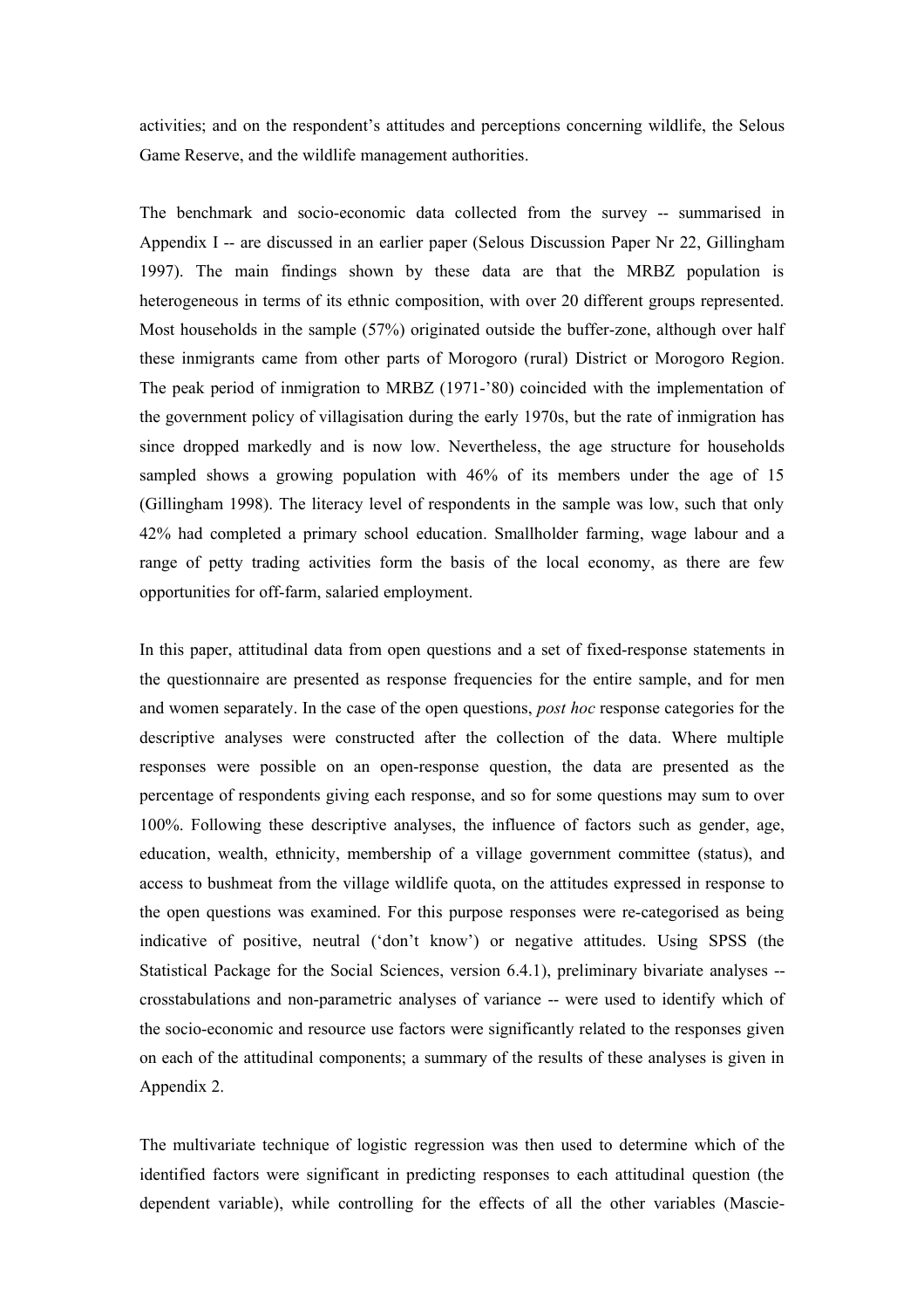Taylor 1994). In each case the logistic regression model was fitted by the forward stepwise selection of variables which significantly improved the model's goodness of fit as measured by the log likelihood ratio test. The significance levels reported in this paper (*-2LL*) are for the results of the log likelihood ratio test for each of the variables entered in the analysis, while the model  $\chi^2$  values reported show the overall significance of the final model. In conducting the logistic regression analyses 'don't know' answers for the dependent attitudinal variable were grouped with 'negative' responses, based on the assumption that the response 'don't know' represented a neutral or potentially negative attitude.

## **4. DESCRIPTIVE ANALYSES**

#### *4.1 Perceptions of the Selous Game Reserve*

As part of the questionnaire survey respondents were asked "Why do you think the Selous Game Reserve was established?" The most frequent response to this question was that the game reserve had been established to protect wildlife (see Table 1). In contrast, relatively few respondents mentioned the role of the Selous as a source of wildlife products. This pattern of response suggests that most villagers perceive the game reserve to function primarily in a protective, rather than a productive, capacity. Interestingly, the response category 'Other' included several respondents who were of the opinion that the game reserve was established to protect local people from the depredations of wildlife, a response which points to the perceived importance of conflicts in defining human-wildlife relations (see below).

| Response                              | % Men<br>$(n=128)$ | % Women<br>$(n=72)$ | % Total<br>$(n=200)$ |
|---------------------------------------|--------------------|---------------------|----------------------|
| a) To protect wildlife/ stop poaching | 48.4               | 37.5                | 45.5                 |
| b) As a source of foreign exchange    | 28.9               | 4.2                 | 20.0                 |
| $ c $ To provide wildlife products    | 5.5                | 4.2                 | 5.0                  |
| d) For future generations (indirect)  | 10.9               | 4.2                 | 8.5                  |
| $ e)$ Other <sup>1</sup>              | 12.5               | 4.2                 | 9.5                  |
| f) Don't know                         | 20.3               | 52.8                | 32.0                 |

**Table 1:** Distribution of responses to the question "Why was SGR established as a game reserve?" Data are presented by gender and for the whole sample as the % of respondents.

<sup>1</sup> This category includes the following responses that were given by less than  $3\%$  of respondents: that the game reserve was established a) as a result of the government's decision; b) for the benefit (unspecified) of the villagers in its surrounding area; and c) to protect villagers from wildlife by ensuring their separation from each other.

A notable feature of the distribution of responses in Table 1 is that the 'don't know' category was the second most frequently given response to the question. This limited awareness among the survey respondents, which appears surprising given the long history of the Selous as a protected area, is likely to reflect the distances separating the villages from the reserve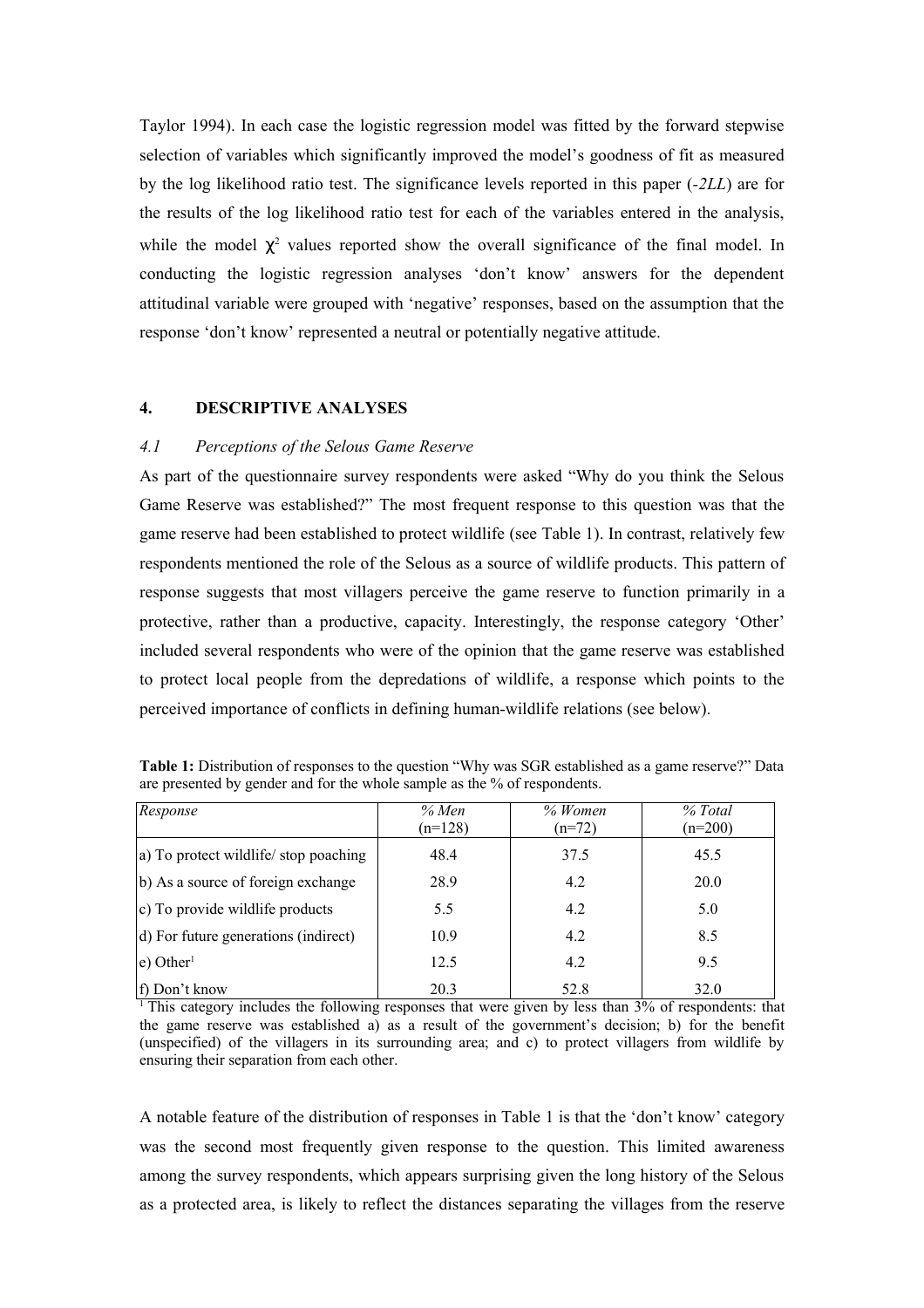boundary, which enable most villagers to collect the natural resource products they need from village lands (Gillingham 1998). Thus, villagers do not need to encroach on the land and resources of the Selous for their subsistence requirements, and -- poachers aside -- many have accordingly limited direct experience of the game reserve. This explanation is supported by the finding that only 20.8% of the survey respondents reported actually having been into the game reserve<sup>4</sup>. Women were more likely than men to give 'don't know' responses (partitioned chi-squared analysis:  $\chi^2 = 29.52$ , d.f. = 1, p < 0.001), and there was also a tendency for fewer women than men to identify the function of the game reserve as a source of foreign exchange ( $\chi^2$  = 6.591, d.f. = 1, p < 0.1).

Responses to the question "Would you like to be allowed to use the land inside the SGR for some purpose other than wildlife conservation?" are given in Table 2. On this issue, over half the sample were of the opinion that the pattern of land use in the game reserve should not change (responses a and b combined: 52%). Several respondents who thought that the Selous should be kept as an area for wildlife conservation explained their response by saying that there was no shortage of farmland in the surrounding village areas. Most people who thought the game reserve was unsuitable for use by humans said that the abundant wildlife inside the game reserve would cause problems for anyone who tried to farm there, while a few also mentioned the limited availability of water inside the Selous. Although some respondents were in favour of allowing local people rights to use the area's resources, either for the collection of natural resource products or by a mixed land use strategy, only a minority of the respondents in MRBZ expressed the opinion that the game reserve should be converted outright to human land uses such as cultivation or grazing instead of conservation.

The data shown in Table 2 therefore do not suggest a widespread perception of land use conflicts between the game reserve and its surrounding human population. However, responses to the follow-up question "Does living next to the Selous game reserve cause problems for the people in this village?" show that only a minority of respondents perceived that they did not experience any problems. Conflicts with wildlife were the most widespread source of complaint associated with living next to the game reserve (see Table 3), with the major problem reported being that of wildlife crop-damage<sup>5</sup>. In contrast, restricted access to natural resources and 'other' problems were much less frequent sources of complaint associated with living next to the game reserve.

<sup>4</sup> The reasons given for having entered the game reserve included: doing casual labour, visiting friends or relatives at the game reserve sector headquarters or seeking treatment at the dispensary there. Given that no one admitted to entering illegally to poach, cut timber etc., the figure in the text is probably an underestimate of the proportion of respondents who have been into the game reserve, but it does suggest that, for the majority of villagers, direct contacts with the game reserve in the context of day-today living are limited.

 $5$  The issue of crop-damage was also prominent in the pattern of response given when respondents were asked to rank the problems affecting their agricultural production (Gillingham 1998).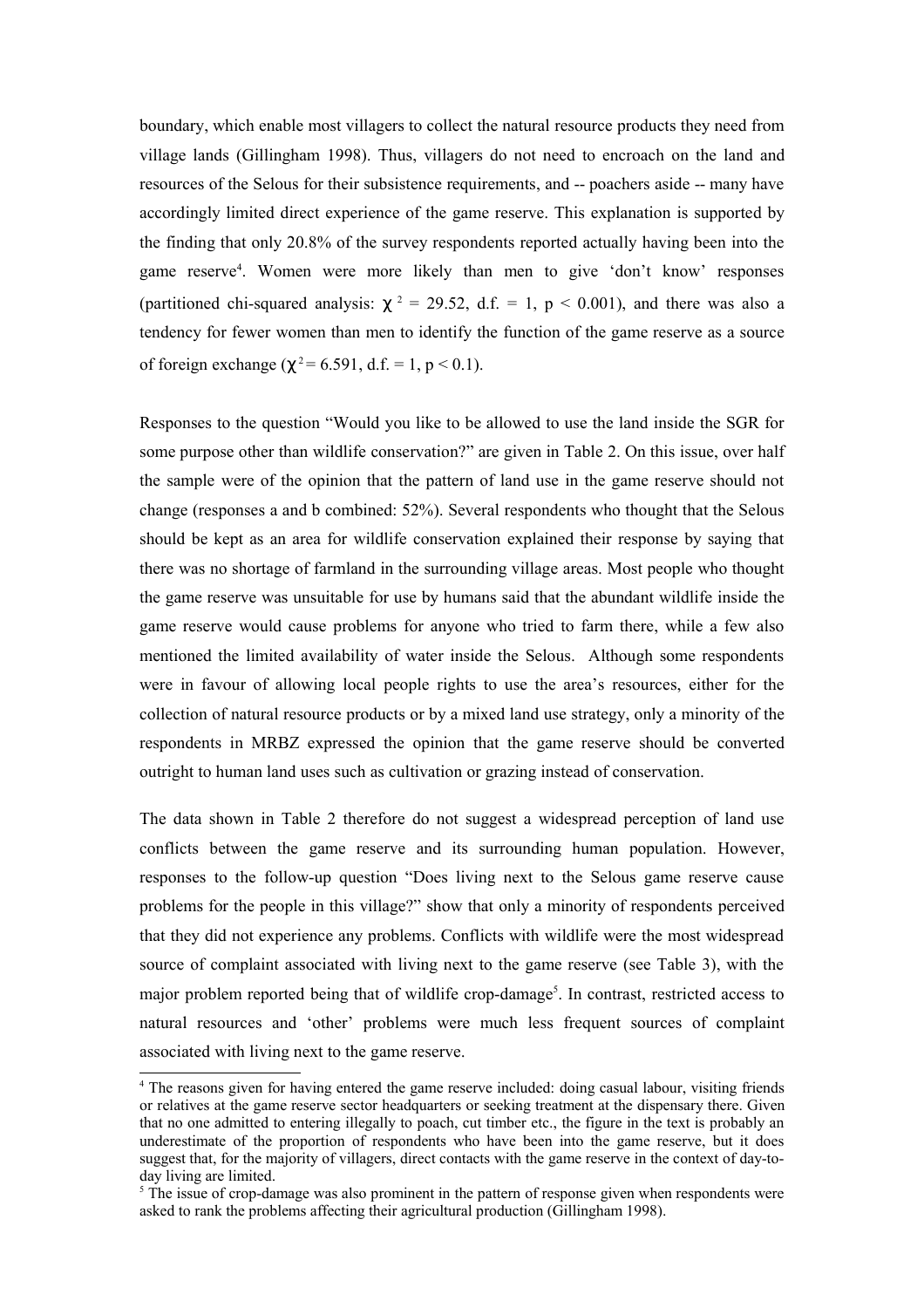| Response                                                           | Response<br>category | % Men<br>$(n=126)$ | $%$ Women<br>$(n=72)$ | % Total<br>$(n=198)$ |
|--------------------------------------------------------------------|----------------------|--------------------|-----------------------|----------------------|
| a) Keep area for wildlife conservation.                            | Positive             | 47.6               | 27.8                  | 40.4                 |
| b) Area unsuited for use by humans                                 | Positive             | 11.9               | 11.1                  | 11.6                 |
| c) Allow collection of natural resource<br>products (inc. hunting) | Mixed                | 13.5               | 13.9                  | 13.6                 |
| d) Allow mixed use: agriculture and<br>wildlife conservation       | Mixed                | 11.1               | 5.6                   | 9.1                  |
| e) Convert to cultivation, grazing.                                | Negative             | 10.3               | 22.2                  | 14.6                 |
| f) Don't know                                                      | Neutral              | 5.6                | 19.4                  | 10.6                 |

**Table 2:** Preferred land use options for the SGR with data presented as the % of respondents by gender and for the entire sample.

**Table 3:** Problems associated with living next to the SGR with data presented as % respondents and by gender and for the entire sample.

| Response                                                      | Response<br>category | % Men<br>$(n=128)$ | % Women<br>$(n=72)$ | % Total<br>$(n=200)$ |
|---------------------------------------------------------------|----------------------|--------------------|---------------------|----------------------|
| a) Do not experience any problems                             | Positive             | 28.1               | 22.2                | 26.0                 |
| b) Restricted access to natural<br>resources                  | Negative             | 9.4                | 5.5                 | 8.0                  |
| c) Conflicts with wildlife (crop-<br>damage, personal injury) | Negative             | 50.0               | 40.3                | 46.5                 |
| $d)$ Other <sup>1</sup>                                       | Negative             | 14.1               | 2.8                 | 10.0                 |
| e) Don't know                                                 | Neutral              | 10.2               | 36.1                | 19.5                 |

<sup>1</sup> The 'Other' category includes the following responses: boundary disputes with the game reserve, the harassment of suspected poachers caught by Wildlife Division employees, the inadequate response of game scouts to wildlife crop-damage events (see below) and the fact that villagers are not always allowed to use the dispensary at the game reserve's northern sector station of Matambwe.

The data in both Tables 2 and 3 show significant differences between the patterns of response from men and women. With regard to preferred land use options for the game reserve, proportionately more women than men gave 'don't know' answers (partitioned  $\chi^2$  = 9.32, d.f.  $= 1$ ,  $p < 0.01$ ) or recommended the conversion of the game reserve for human usage (partitioned  $\chi^2$  = 7.52, d.f., p < 0.01). Concerning the perceived problems of living next to the game reserve, women were again more likely to give 'don't know' answers (partitioned  $\chi^2$ 20.90, d.f. = 1,  $p < 0.001$ ).

#### *4.2 Local support for conservation: Data from the Fixed-Response Attitude Statements*

Data collected by means of fixed-response statements also indicate that, while there exists widespread local support for the concept of wildlife conservation, it does not extend to situations in which the villagers feel their interests and livelihoods are being threatened by wildlife. Thus the majority of respondents accepted the need to protect wildlife (Table 4: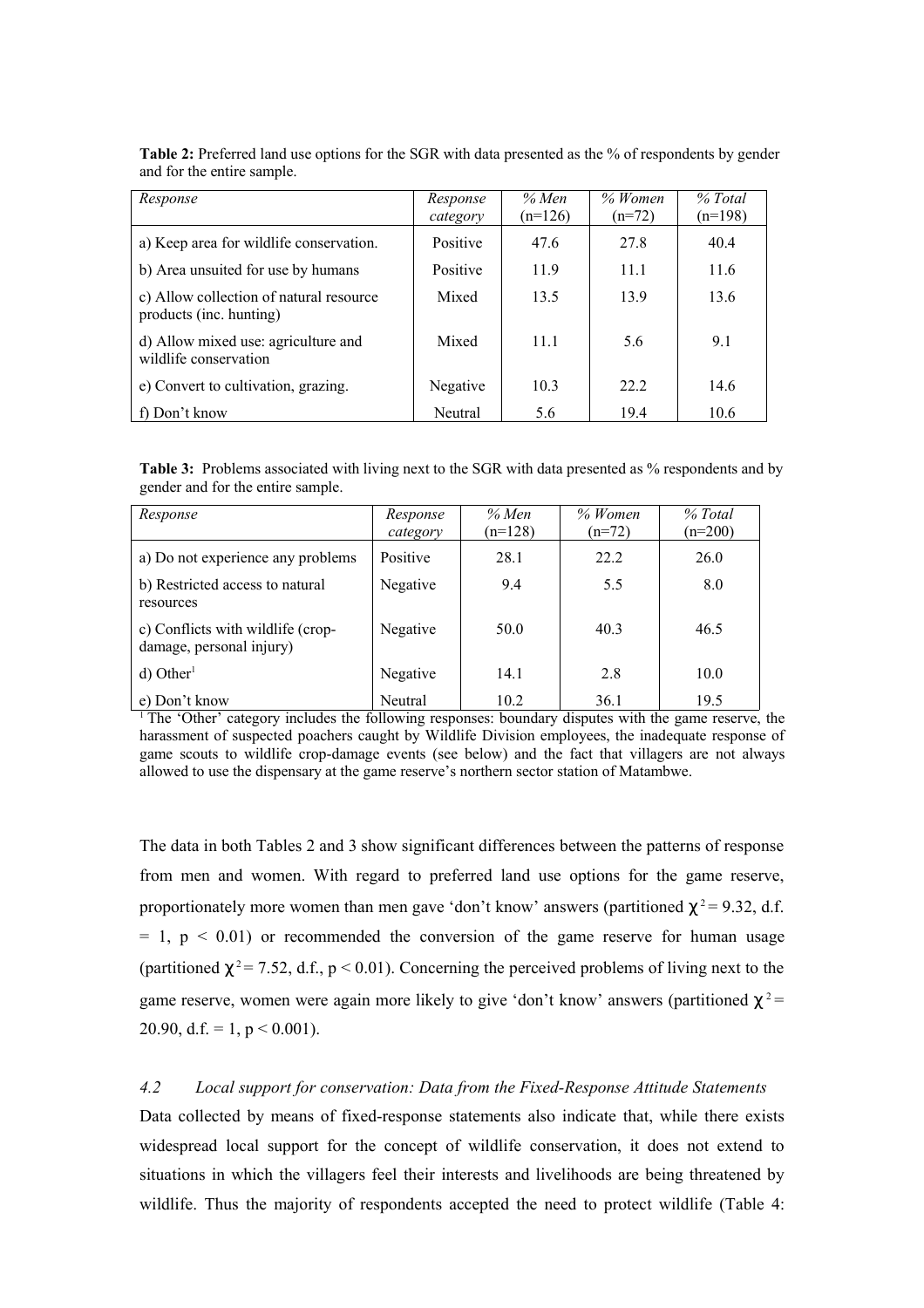statements A and C) and approved of the regulation of hunting offtakes (statements B and C). Using the pairs of opposite statements (A and C; B and D) to cross-check the responses given, responses to the A-C statement pair were found to be 74% concordant such that 69% of respondents consistently agreed with the need for the protection of wildlife. Similarly, responses to the B-D statement pair were 75% concordant, such that 72% of respondents expressed approval of the regulation of hunting. In contrast, the finding that almost 60% of respondents agreed with statement E concerning the problem of crop-damage indicates a widespread resentment towards the costs of co-existence with wildlife, particularly among women (partitioned  $\chi^2$ =5.66, d.f.1, p<0.02).

**Table 4:** Responses to fixed-response statements on the perceived need for wildlife conservation with data presented as the % of respondents by gender and for the entire sample.

| Attitude statement                                           | Response       | $%$ Men | $%$ Women | % All |
|--------------------------------------------------------------|----------------|---------|-----------|-------|
| A. It is important to protect wildlife for our children.     | <b>Yes</b>     | 91.1    | 79.2      | 87.2  |
|                                                              | No.            | 2.4     | 4.8       | 3.2   |
| $(n. men = 124; n. women = 63)$                              | $D/K^1$        | 6.4     | 15.8      | 9.6   |
| B. People who poach wild animals should be punished.         | <b>Yes</b>     | 95.2    | 87.5      | 92.6  |
|                                                              | No.            | 0.0     | 1.6       | 0.5   |
| $(n. men = 125; n. women = 64)$                              | D/K            | 4.8     | 10.9      | 6.9   |
| C. There are so many wildlife animals nowadays that the laws | Yes            | 8.9     | 16.4      | 11.4  |
| to protect them are no longer necessary.                     | No.            | 80.6    | 67.2      | 76.2  |
| $(n.$ men = 124; n. women = 61)                              | D/K            | 10.5    | 16.4      | 12.5  |
| D. Villagers should be allowed to hunt as many animals as    | Yes            | 15.3    | 20.3      | 17.0  |
| they need (for food).                                        | N <sub>0</sub> | 81.5    | 59.4      | 73.9  |
| $(n. men = 124; n. women = 64)$                              | D/K            | 3.2     | 20.3      | 9.1   |
| E. Wild animals (that) cause crop damage are pests and       | <b>Yes</b>     | 54.7    | 67.7      | 59.1  |
| should all be shot.                                          | No.            | 40.6    | 21.5      | 34.2  |
| $(n.$ men = 128; n. women = 65)                              | D/K            | 4.7     | 10.8      | 6.7   |

1 Don't know

#### *4.3 The perceived benefits of wildlife*

Respondents were also asked whether they thought wildlife brought benefits for Tanzania; whether it brought benefits for the villagers living next to the Selous game reserve; and whether it brought benefits for themselves personally. The patterns of response to these questions (see Table 5) show that fewer respondents perceived benefits from wildlife for local people living around the game reserve, and for themselves personally, than for Tanzania  $(\chi^2 = 26.56, d.f. = 2, P < 0.001)$ . Regarding the perceived benefits of wildlife for Tanzania, women were more likely than men to give 'don't know' (partitioned  $\chi^2 = 7.12$ , d.f. = 1, p < 0.01) or negative responses (partitioned  $\chi^2 = 21.02$ , d.f.=1, p < 0.001). Women were also more likely to give 'don't know' responses to the questions on the perceived local-level and household level benefits of wildlife (local-level: partitioned  $\chi^2 = 29.36$ , d.f.= 1, p < 0.001; household level: partitioned  $\chi^2 = 14.87$ , d.f.= 1, p < 0.001).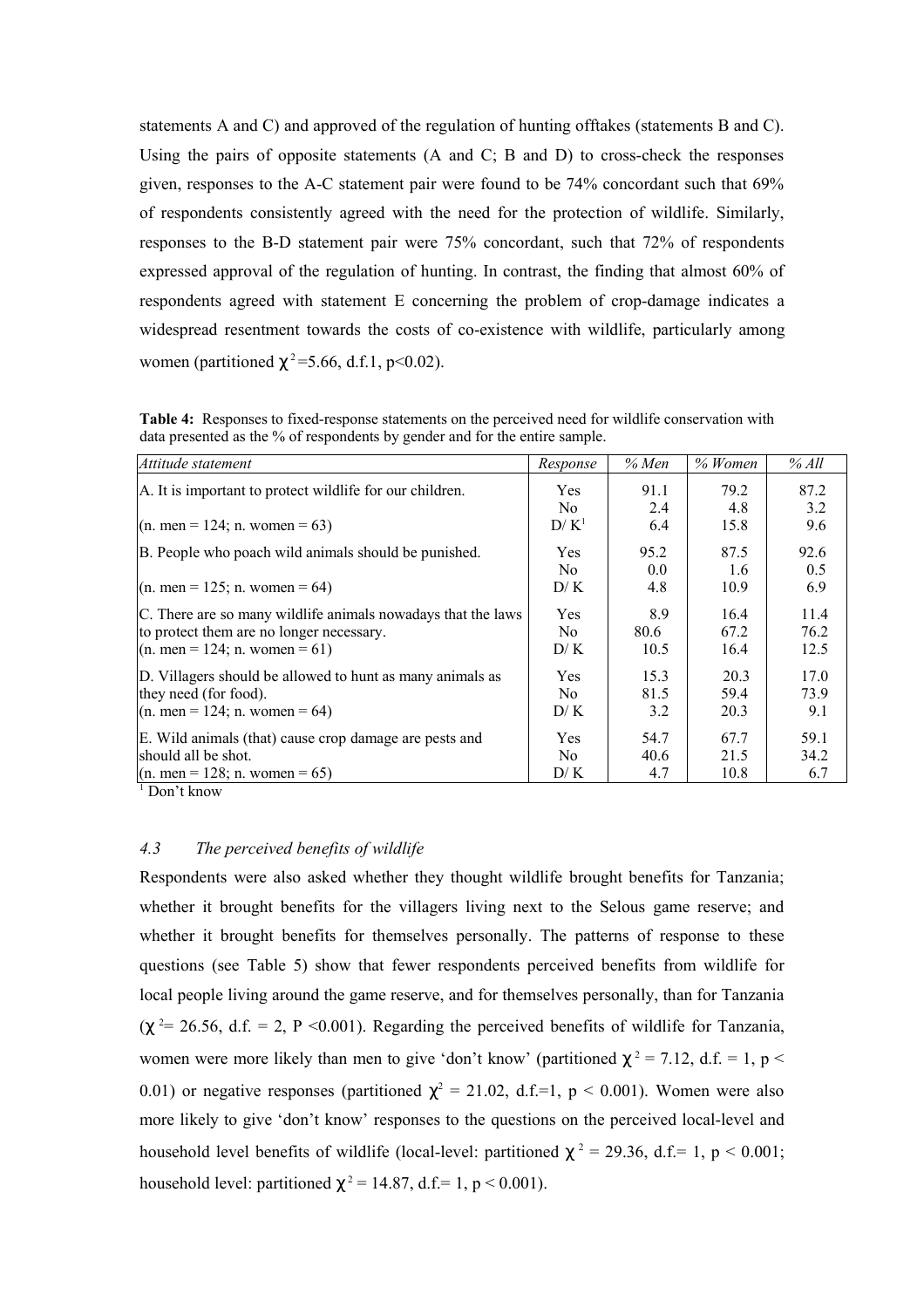| Question and No. of respondents                                    | $Resp-$                             | % Men               | % Women              | % Total              | Gender                                    |
|--------------------------------------------------------------------|-------------------------------------|---------------------|----------------------|----------------------|-------------------------------------------|
|                                                                    | onse                                | $(n=128)$           | $(n=72)$             | $(n=200)$            | analysis                                  |
| i) Does wildlife benefit Tanzania?<br>$(n=199: 127$ men, 72 women) | <b>Yes</b><br>No.<br>$D/K^1$        | 84.2<br>7.9<br>7.9  | 50.0<br>16.7<br>333  | 71.9<br>11.1<br>17.1 | $\chi^2 = 28.15$<br>$df = 2$<br>p < 0.001 |
| ii) Does wildlife benefit people living                            | <b>Yes</b>                          | 64.6                | 36.6                 | 54.5                 | $\chi^2 = 29.91$                          |
| around SGR?                                                        | No.                                 | 33.1                | 38.0                 | 34.8                 | $df = 2$                                  |
| $(n=199: 128$ men, 71 women)                                       | D/K                                 | 2.4                 | 25.4                 | 10.6                 | p < 0.001                                 |
| iii) Does wildlife benefit you?<br>$(n=200: 128$ men, 72 women)    | <b>Yes</b><br>N <sub>0</sub><br>D/K | 53.9<br>44.5<br>1.6 | 34.7<br>51.4<br>13.9 | 47.0<br>47.0<br>6.0  | $\chi^2 = 15.74$<br>$df = 2$<br>p < 0.001 |

**Table 5:** Percentages of respondents perceiving wildlife as a source of benefits i) for Tanzania, ii) for people around the SGR and iii) at the level of the household.

 $1 \text{ D/K} = \text{`Don't know'}.$ 

Comments made by respondents who gave negative or don't know answers on the question about the benefits of wildlife for Tanzania suggest that these people view the government, the government wildlife management authorities and/ or foreign tourists as the sole beneficiaries of wildlife at the national level. In the words of a respondent from Gomero village *"The* government do not tell us what are the benefits of wildlife, nor do they tell us what can be *had from looking after it"* (Questionnaire 103, 9/09/95). This perception that the *wakubwa* (literally 'big people', a term used to denote external actors with power and influence) rather than the villagers, who bear the authority and responsibility for wildlife and can therefore benefit from its management, was also expressed by respondents (38.6%) who agreed (*i.e.* gave a negative response) with the statement that 'villagers are not involved at all in deciding the best ways to conserve wildlife'. The pattern of response to the statement that 'the government is more concerned with looking after animals than after people', whereby 50% of respondents agreed, similarly reflects the perception that wildlife management remains the domain of the state to the disadvantage of the villagers.

Similar comments to the effect that villagers do not have the necessary authority to access wildlife benefits were made by some respondents who gave neutral or negative answers regarding the benefits of wildlife at the local and individual levels. However, for these questions, respondents complained about the expense, limited availability and inequitable distribution of the wildlife quota meat as reasons for a negative response.

The generation of tourist revenues, and the harvesting of wildlife products were reported by 69.9% and 46.9% of respondents respectively as the main benefits of wildlife to the nation. Relatively few respondents (9%) cited the benefits of conserving wildlife for future generations, while a larger proportion of respondents (23.1%) either cited 'Other' benefits,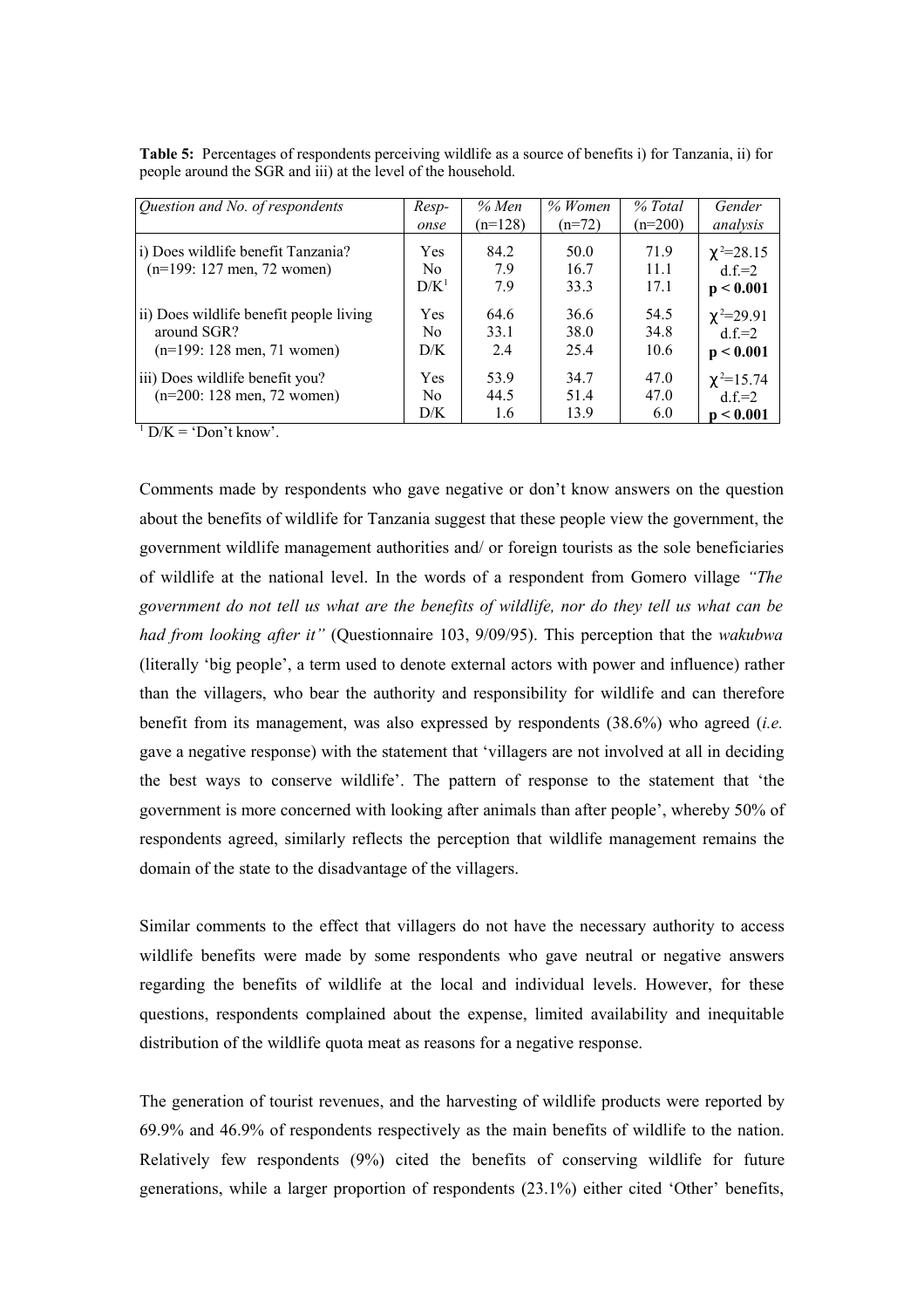such as employment and the aesthetic value of seeing wild animals, or did not specify a reason for their positive response. Patterns of response by men and women differed ( $\chi^2$  = 33.47, d.f.= 3,  $p < 0.001$ ). Women were less likely than men to mention the foreign exchange benefits of wildlife (partitioned  $\chi^2 = 8.43$ , d.f.= 1, p < 0.01), and more likely to give 'Other' -- usually non-specific -- responses (partitioned  $\chi^2 = 25.03$ , d.f.= 1, p < 0.001).

Access to bushmeat was the predominant response of men and women concerning the benefits of wildlife at the local (88.0%) and personal (83.0%) levels. Some respondents however qualified their positive answers by references to the limited nature and distribution of the benefits at these levels, an example being the comment of a respondent in Dakawa village that *"there are limited benefits: we get a small amount of bushmeat but the amount of money that it* [sale of the meat] *brings is not enough to use for the development of the village"* (Questionnaire 112, 14/09/95). A much smaller proportion of respondents (16.7%) mentioned the local benefits of wildlife in terms of its role as a source of revenue for village development projects. In terms of personal benefits, 9.6% of respondents cited the contribution of wildlife to national revenues used in the provision of government services (health care, roads, schools etc.), as a wildlife-related benefit, albeit an indirect one. 'Other' benefits such as employment, aesthetic values etc. were also mentioned at both the local  $(17.6\%)$  and individual  $(22.3\%)$  levels.

A pattern running through all three sets of data is that the majority of respondents referred to the direct, utilitarian benefits of the resource, rather than intangible, non-material benefits. The emphasis on access to game meat as the primary benefit of wildlife at the local and individual levels suggests that the CWM project has, by providing a legal supply of game meat to the villagers of MRBZ, fostered the positive valuation of wildlife among the MRBZ villagers. The findings that respondents who recognised wildlife benefits at the local and personal levels had obtained more quota meat than those reporting neutral or negative views (for local-level benefits Kruskal-Wallis  $\chi^2 = 45.89$ , d.f.= 2, p < 0.001; for benefits at the personal level Kruskal-Wallis  $\chi^2 = 31.55$ , d.f.= 2, p < 0.001; see Figure 2) support this interpretation of the data.

**Figure 2:** Perceptions of wildlife benefits for people around SGR (local-level), and for the respondent (household-level) relative to the mean amount of quota meat obtained during the 1994 hunting season.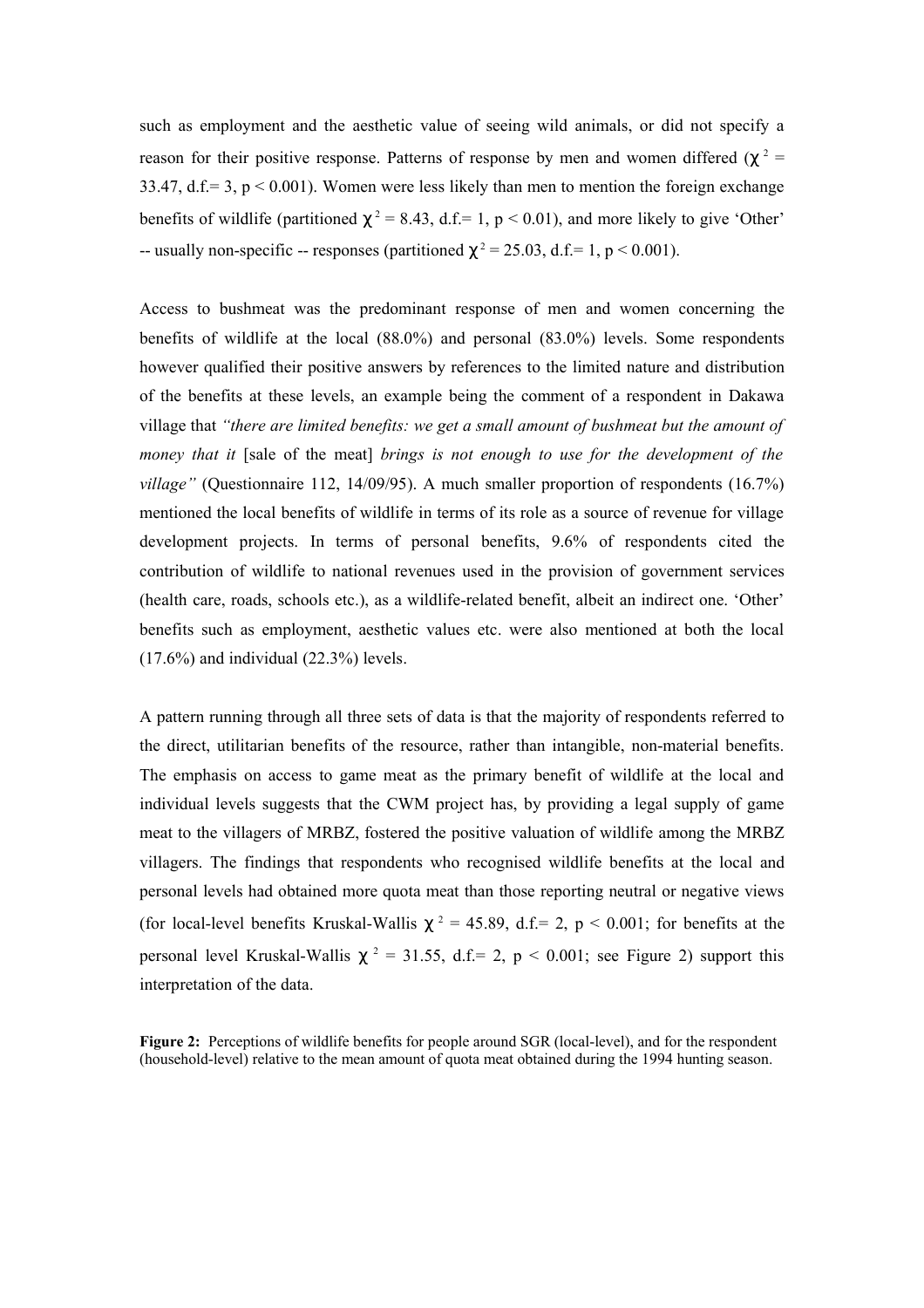

# *4.4 Awareness of the Wildlife Management Institutions*

When asked "What does the Department of Wildlife do for the people of this village?", only 34.7% of respondents gave answers which were categorised as showing a non-negative awareness of the Department's activities in their village (see Table 6 and accompanying note). Almost two thirds of respondents either said that the Department of Wildlife 'does nothing' in their villages or gave outright negative answers (34.2%), or were unaware of any activities of the Department of Wildlife in their village (31.1%). Comments made by respondents who gave negative answers suggest that the apparent antagonism towards the government wildlife management authorities stems from the perceptions that Department of Wildlife employees are unfairly privileged in terms of their access to the wildlife resources which villagers are denied, and that the Department's Game Scouts are over-zealous in terms of harassing local people unnecessarily, while failing to catch the 'real' poachers.

| Response                                         | Response              | % Men       | $%$ Women  | % Total     |
|--------------------------------------------------|-----------------------|-------------|------------|-------------|
|                                                  | category <sup>1</sup> | $(n = 126)$ | $(n = 70)$ | $(n = 196)$ |
| $ 1)$ Nothing/ negative                          | Negative              | 42.1        | 20.0       | 34.2        |
| (2) Supply bushmeat to villagers                 | Positive              | 12.7        | 10.0       | 11.7        |
| 3) Problem animal control against crop-damage    | Positive              | 20.6        | 2.9        | 14.3        |
| 4) Anti-poaching activities/ wildlife protection | Positive              | 11.9        | 5.7        | 9.7         |
| $\vert$ 5) Other <sup>2</sup>                    | Positive              | 4.0         | 1.4        | 3.1         |
| 7) Don't know                                    | Neutral               | 15.9        | 59.6       | 31.1        |

**Table 6:** Reported activities of the Department of Wildlife in the study villages with data presented as % of respondents by gender and for the entire sample.

<sup>1</sup> Where respondents mentioned a specific activity of the Department of Wildlife in their village, their answers were categorised as positive. However, it should be noted that the term 'positive' is used to indicate a positive level of knowledge rather than positive attitude, because it was not possible to assess the extent to which response categories two to five were indicative of actual approval or support for the institution.

<sup>2</sup> The response category 'Other' includes people who mentioned that the Department of Wildlife provides medical assistance at the Matambwe dispensary (n=2), and those who said the Department's employees were helping villagers to learn to manage the wildlife on village lands (n=4).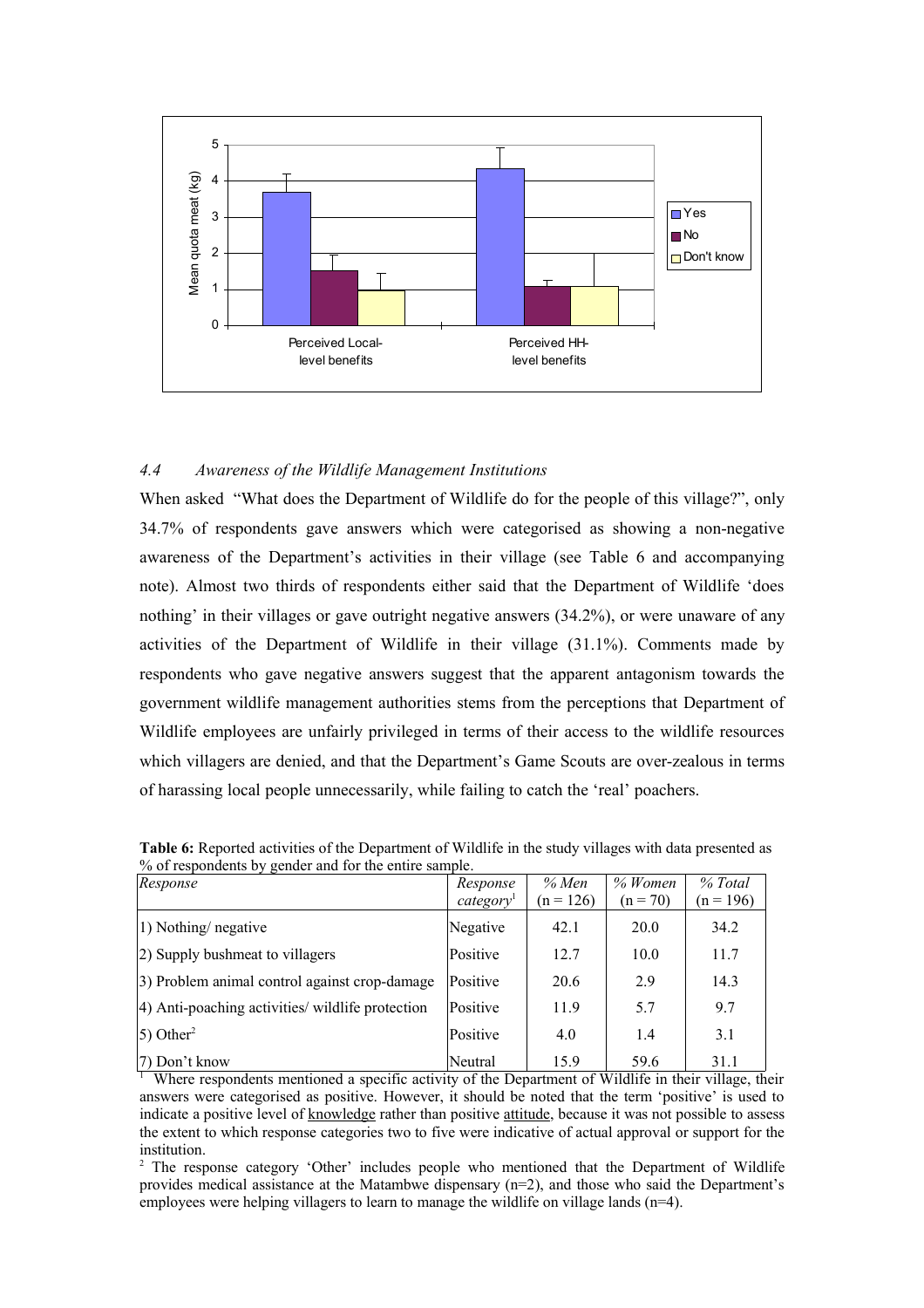When asked "What does the SCP community wildlife management project do for the people of this village?" 42.9% of respondents expressed a non-negative awareness of the activities of the project, the most frequent response category being that the project provided bushmeat for villagers (Table 7). The project's activities in terms of wildlife management and the establishment of village and self-help development projects were also mentioned but less frequently. While a relatively small proportion of respondents (16.3%) either said the project 'does nothing' or gave responses indicative of a negative awareness of its activities, 40.8% gave neutral ('don't know) answers to the question.

Table 7: Reported activities of the SCP community wildlife management project in the study villages with data presented as % of respondents by gender and for the whole sample.

| Response                               | Response<br>category <sup>1</sup> | % Men<br>$(n = 126)$ | $%$ Women<br>$(n = 70)$ | % Total<br>$(n = 196)$ |
|----------------------------------------|-----------------------------------|----------------------|-------------------------|------------------------|
| 1) Nothing                             | Negative                          | 15.1                 | 18.6                    | 16.3                   |
| (2) Supply bushmeat to villagers       | Positive                          | 28.6                 | 17.1                    | 24.5                   |
| 3) Anti-poaching / wildlife management | Positive                          | 16.6                 | 2.9                     | 11.2                   |
| 4) Village development projects        | Positive                          | 17.5                 | 1.4                     | 11.7                   |
| 5) Don't know                          | Neutral                           | 31.0                 | 58.6                    | 40.8                   |

<sup>1</sup> As for note 1 to Table 6.

Comments made by respondents in the negative and neutral response categories concerning the activities of the CWM project suggest that their perception of the project was as an initiative organised by higher or outside authorities – either the village elite, or the project staff – which was, as such, of little concern to villagers at the grassroots level. This viewpoint is illustrated in the following statement by a respondent in Mbwade village that *"the people who know about those matters are the wakubwa* [elite] *of the village; we small people don't get to know anything"*. A few of the more cynical respondents complained that the 'foreigners' were actually hunting for their own benefit; and that the project was a means of persuading local people to protect wildlife for limited positive returns.

For both of the above questions patterns of response differed significantly for men and women, because women were more likely than men to give 'don't know' responses (partitioned chi-squared analysis concerning the activities of the Department of Wildlife: partitioned  $\chi^2 = 43.34$ , d.f.= 1, p < 0.001; concerning the activities of the CWM project: partitioned  $\chi^2 = 18.51$ , d.f.= 1, p < 0.001). Comparing the overall patterns of response to the two questions shows that awareness of the activities of the Department of Wildlife in the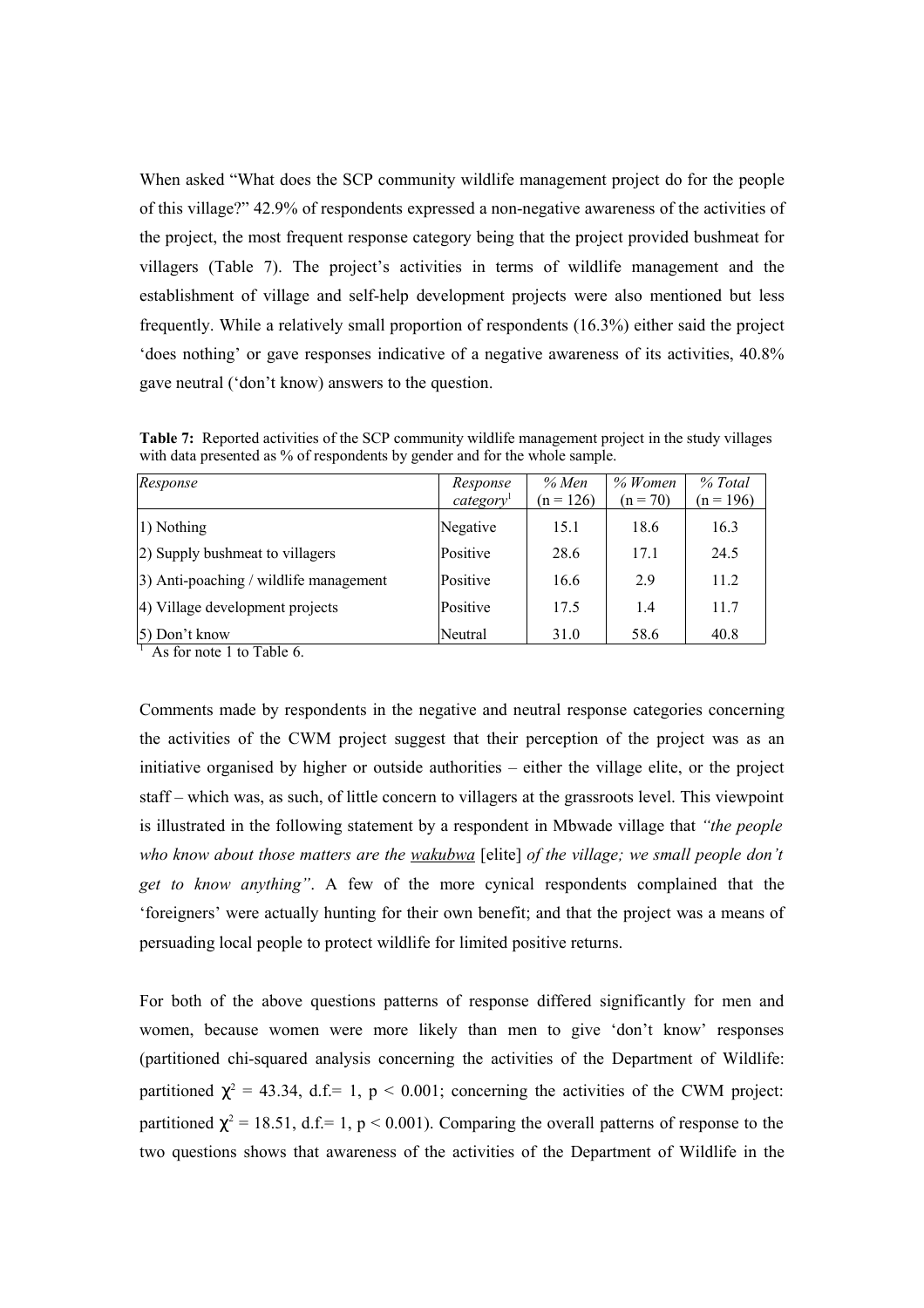survey sample differs from that of the activities of the CWM project ( $\chi^2$  = 16.62, d.f.= 2, p < 0.001; Figure 3).

**Figure** 3: Proportions of respondents who expressed awareness, negative awareness or did not know about the activities of the Department of Wildlife and the activities of the CWM project in their village. The data are presented as the % of respondents in each response category with the actual frequencies as the data labels on the graph.



A partitioned chi-squared analysis showed that fewer respondents expressed a clearly negative awareness of the CWM project's activities than did so for the activities of the Department of Wildlife (partitioned  $\chi^2$ = 12.62, d.f.= 1, p < 0.001). However, more respondents were unaware of the activities of the CWM project than were unaware of the activities of the Department of Wildlife (partitioned  $\chi^2 = 4.00$ , d.f.= 1, p < 0.05).

Using the question "What does the SCP wildlife management project do for the people of this village?" to screen out people who were unaware of the project's activities, a sub-sample of 82 respondents were asked three factual questions concerning the role and responsibilities of the Village Wildlife Committee (VWC)<sup>6</sup>. These follow-up questions (What does the VWC do?; How does the VWC obtain revenue for wildlife management?; How are the VWC revenues used?) were used to assess the respondent's knowledge of the local-level workings of the CWM project. A composite 'project knowledge' indicator was calculated by scoring

<sup>6</sup> During the early stages of the survey, some respondents who answered that the community wildlife management project did 'nothing' for the villagers were not asked the follow-up questions. This bias in data collection means that people who were categorised as negatively aware of the project's activities are under-represented in the sub-sample; the bias is taken into account in the interpretation of the data. Due to the paucity of female respondents to the follow-up questions ( $n = 10$ ), which reflects the high proportion of women who gave 'don't know' answers on the screening question, separate analyses of the data by gender were not possible.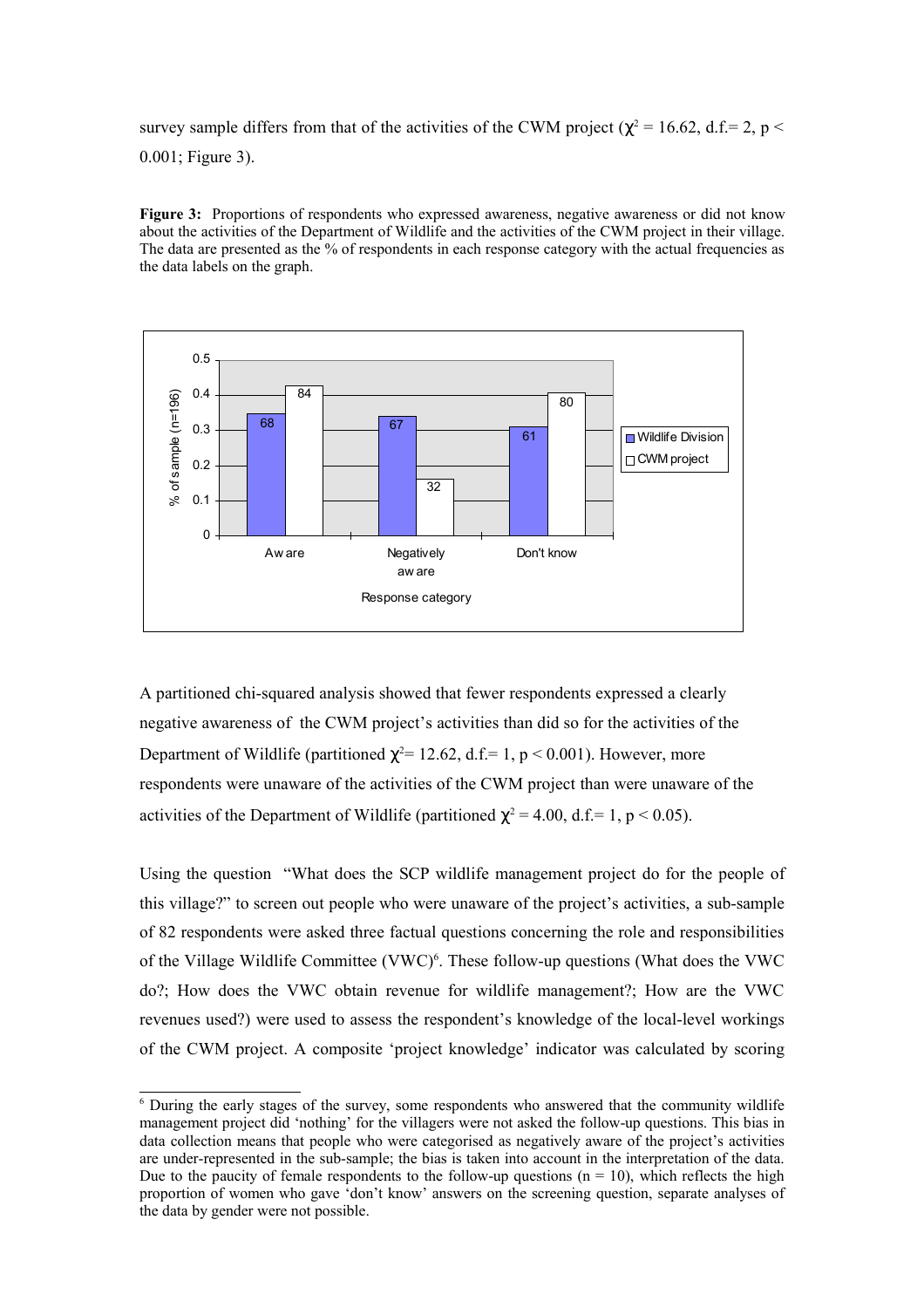every correct answer to the factual questions as  $+1$ , resulting in a scale which ranged from 0 to 5 with a mean of 2.06.

On this scale respondents scoring 3 or more points and were categorised as well-informed; those who scored 1 or 2 points were categorised as showing some knowledge, while the remainder who were unable to answer any of the questions were categorised as uninformed. By extrapolating the proportions of well-informed respondents (see Table 8) to the whole sample, it was estimated that only 21% of the respondents surveyed showed an understanding of the responsibilities and working of the village wildlife committee as the local institution responsible for the implementation of the CWM project. Those respondents who were wellinformed were more likely to hold a position on one of the village government committees or Village Wildlife committee ( $\chi^2$  = 19.07, d.f.= 2, p < 0.001), and also received significantly more quota meat on average than respondents in the lower knowledge categories ( $\chi^2$  = 20.25, d.f. = 2,  $p < 0.001$ ).

**Table 8:** Levels of knowledge of the workings of the CWM project with data presented as % of respondents in the sub-sample who were aware and negatively aware of the project's activities.

| Project knowledge category (scores) | % Aware  | % Negatively aware<br>$(n=11)$ | % All    |
|-------------------------------------|----------|--------------------------------|----------|
|                                     | $(n=70)$ |                                | $(n=81)$ |
| Well-informed (3 points or more).   | 44.3     | 27.3                           | 42.0     |
| Some knowledge (1-2 points).        | 25.7     | 27.3                           | 25.9     |
| No knowledge (0 points).            | 30.0     | 45.5                           | 32.1     |

## **5. FACTORS INFLUENCING CONSERVATION ATTITUDES**

*5.1 Perceptions of Land Use Conflicts and Problems associated with living next to SGR* Logistic regression analysis to predict responses concerning preferred land use options for the Selous showed that individuals holding negative or neutral opinions were significantly differentiated by gender and age – but not by education -- from individuals who were opposed to a change in land use for the game reserve (see Appendix 3, for the parameters in this and all following models). Men were more likely than women to respond positively, *i.e*. to oppose the need for a change in land use to suit human needs  $(-2LL = 9.95, d.f. = 1, p =$ 0.001). With regard to age, respondents in the middle age categories 2 (26-35 yrs) and 3 (36- 45 yrs) were more likely to give positive answers than respondents in the youngest (18-25 yrs old) and the older (46-65 yrs and  $> 65$  yrs) age categories ( $-2LL = 10.17$ , d.f.  $= 1$ , p  $= 0.037$ ). The model was significant (Model  $\chi^2 = 18.03$ , d.f. = 5, p = 0.003) and predicted 60.61% of cases correctly, in approximately equal proportions for negative (62.1%) and positive  $(59.2\%)$  responses.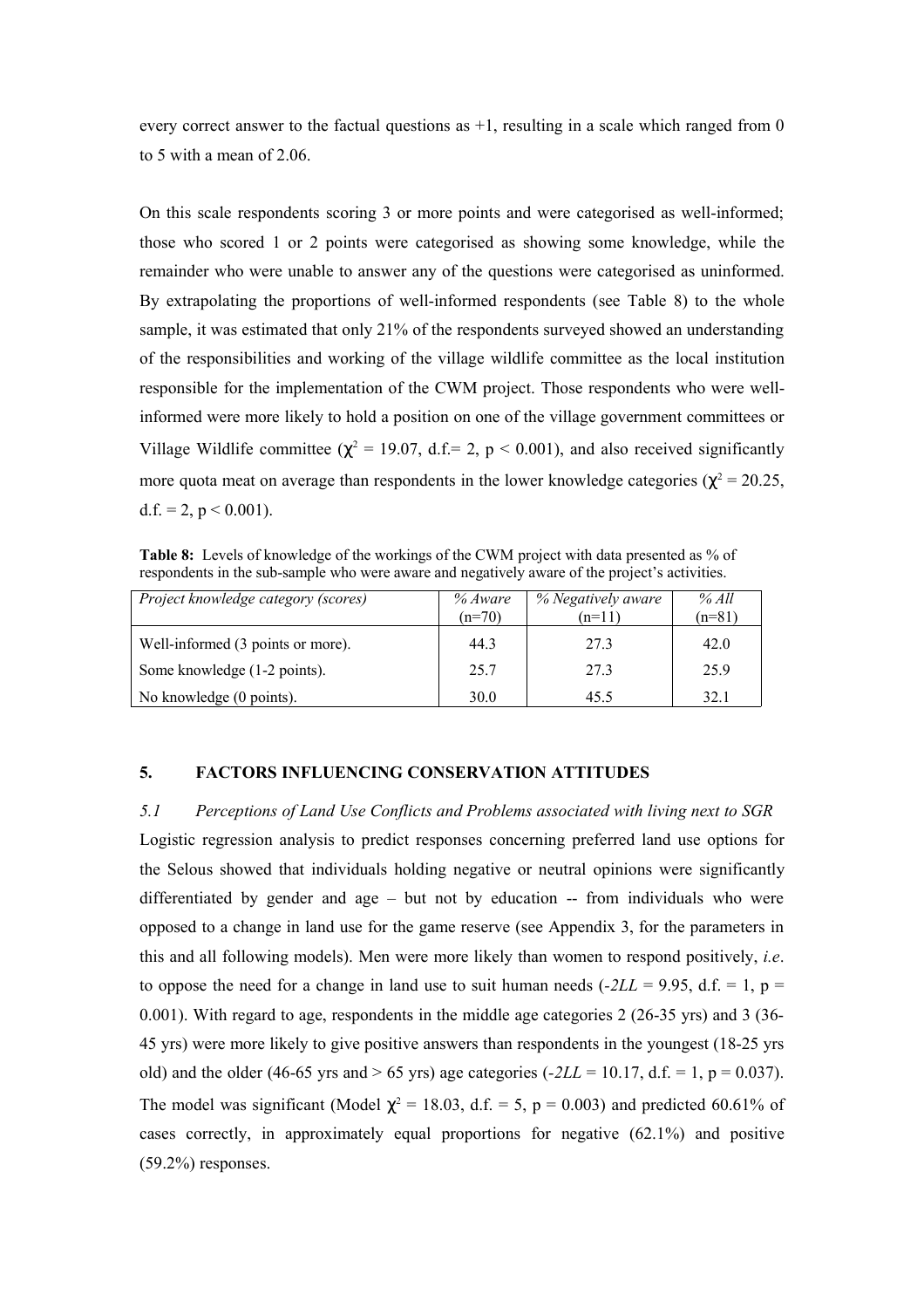Concerning the perception of problems associated with living next to the Selous, none of the factors gender, education, wealth, status, village or access to bushmeat were found to be significant predictors of response in the logistic regression analysis. This lack of a result reflects the extremely widespread perception of problems linked with the game reserve; in effect, so many people perceive these problems that they cannot be characterised as specific to sub-groups within the population (see discussion of this point in section 6).

#### *5.1 Perceptions of Wildlife Benefits*

The variables identified by the logistic regression analysis as significant predictors of perceived wildlife benefits for Tanzania were education, gender and the amount of quota meat obtained. Thus, respondents categorised as illiterate<sup>7</sup> were less likely to perceive wildlife benefits at this level than those in all other educational categories ( $-2LL = 6.87$ , d.f. = 3,  $p < 0.001$ ); men were more likely than women to respond positively  $(-2LL = 16.96, d.f. =$ 1,  $p = 0.009$ ); finally, the likelihood of a positive response also increased in relation to the amount of quota meat obtained by the respondent  $(-2LL = 15.74, d.f. = 1, p < 0.001)$ . On this question, the predictions of the model (Model  $\chi^2 = 61.5$ , d.f. = 5, p < 0.001) were correct for 77.3% of the cases analysed.

In answer to the question concerning the perceived benefits of wildlife for local people around the Selous, people with status, *i.e.* those who were members of a village government committee, were more likely to respond positively than those villagers without status (*-2LL* = 23.31, d.f. = 1,  $p \le 0.001$ ); wealthier respondents were more likely to respond positively than those who were poor  $(-2LL = 12.34, d.f. = 3, p = 0.002)$ ; and men were again more likely to respond positively than women  $(-2LL = 6.87, d.f. = 1, p = 0.009)$ . Overall, the predictions of the model (Model  $\chi^2 = 51.53$ , d.f. = 4, p < 0.001) were correct for 71.3% of the cases analysed.

On the question of perceived benefits of wildlife for the individual respondent, the variables identified as significant predictors of response were the amount of quota meat obtained and the status of the respondent. The likelihood of a positive response increased with the amount of quota meat obtained by the respondent  $(-2LL = 25.56, d.f. = 1, p < 0.001)$ , and respondents with status were more likely to perceive wildlife benefits at the personal level than those without ( $-2LL = 10.53$ , d.f. = 1, p = 0.001). The predictive accuracy of this model (Model  $\chi^2$  $= 52.92$ , d.f.  $= 1$ ,  $p < 0.001$ ) was 73.6%.

#### *5.3 Perceptions of the activities of the wildlife management authorities*

<sup>7</sup> Those people who had not received any formal education, who had neither been to adult literacy classes, nor primary school.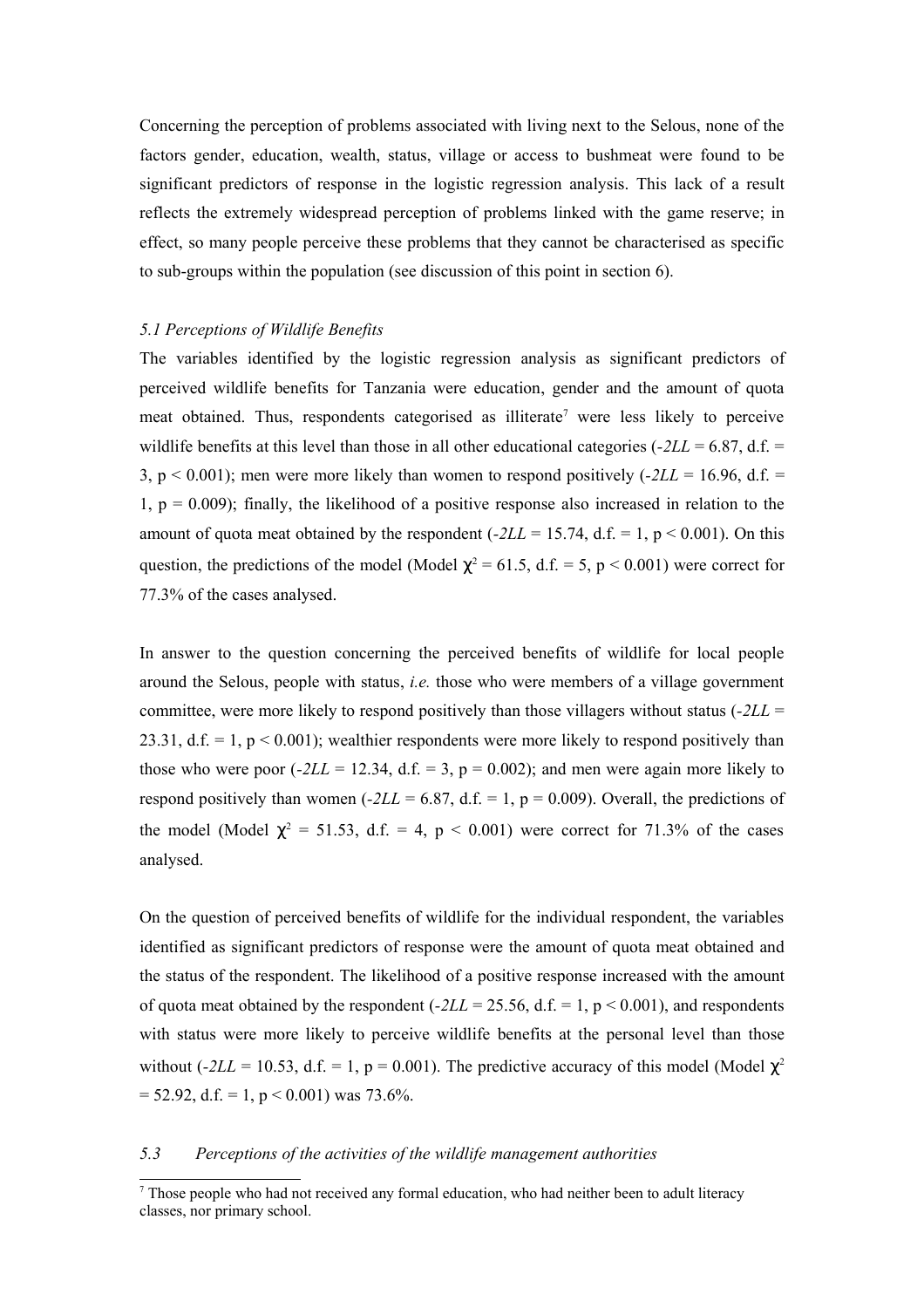The variables identified as significant in predicting whether or not villagers perceived the Department of Wildlife as doing something for their village were status and gender in a model with the criterion for entering variables of 0.05. This model predicted 69.6% of responses correctly, with an accuracy of 91.6% for negative responses (those people who consider the Department of Wildlife does nothing for the village or who gave 'no response' answers), but an accuracy of only 29.2% for non-negative responses<sup>8</sup>. In trying to improve the model's predictive accuracy the variable entry cut-off value was relaxed to 0.10; this led to the identification of status, wealth and gender as significant variables in the model and a more equal distribution of correct predictions (83.2% negative responses correct, 43.1% nonnegative correct; overall 69.0% correct). In this latter analysis (Model  $\chi^2$  = 27.06, d.f. = 1, p < 0.001), respondents with status were more likely to express non-negative views of the Department of wildlife than villagers without status  $(-2LL = 4.99, d.f. = 1, p = 0.026)$ , as were respondents from wealthier households (*-2LL* = 7.19, d.f. = 2, p = 0.027) and men (*-2LL*  $= 4.96$ , d.f.  $= 1$ ,  $p = 0.026$ ).

With regard to the perceived activities of the community wildlife management project, respondents holding negative or neutral opinions were significantly differentiated from individuals holding non-negative views of the project by gender, status and the amount of quota meat obtained. This model showed that men were again more likely to express an awareness of the activities of the project in non-negative terms  $(-2LL = 10.12, d.f. = 1, p <$ 0.002), as were respondents with status  $(-2LL = 5.89, d.f. = 1, p = 0.015)$ , and the likelihood of a positive response increased with the amount of quota meat obtained by the respondent  $(-2LL = 5.09, d.f. = 1, p = 0.024)$ . Overall the model (Model  $\chi^2 = 33.90, d.f. = 3, p < 0.001$ ) correctly predicted 69.95% of responses, although it was more accurate for the prediction of negative responses (89.6% correct) than for non-negative responses (42.86% correct).

### **6. DISCUSSION**

The data presented show that, although the Selous game reserve is widely perceived to exist in the national interests of wildlife conservation and revenue generation, the relations of the MRBZ villagers to the game reserve are not characterised by conflict over the use of lands inside the protected area. This finding reflects the situation of the MRBZ villages on a landand resource-rich 'frontier', where most villages are located at distances of 5-15 km away from the boundary of the game reserve with much of their lands under secondary regrowth or natural vegetation (Ardhi Institute 1991). Where conflicts over access to resources in and around protected areas exist people tend to hold clearly-defined views on the issues involved

<sup>&</sup>lt;sup>8</sup> The term 'non-negative is used deliberately in recognition of the fact that certain response categories were ambiguous as indicators of a positive attitude on the part of the respondents.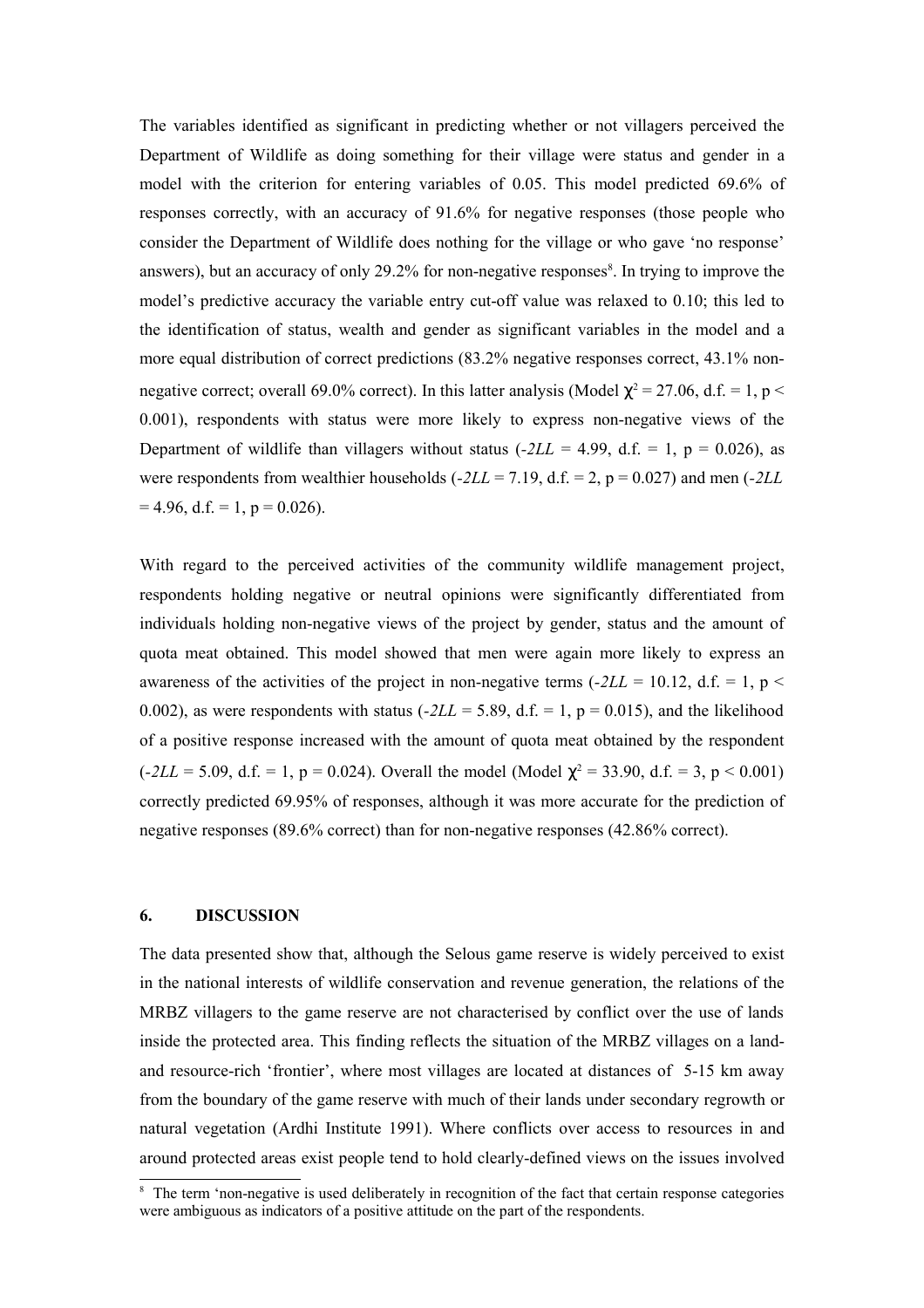(Gorkhali 1986), thus the finding that almost one third of MRBZ respondents did not have an opinion as to why the Selous had been established as a game reserve supports this interpretation of the data<sup>9</sup>.

Data presented in section 4.2 from the fixed-response statements also indicate that the majority of respondents accepted the need for wildlife conservation and the regulation of hunting offtakes. The widespread expression of this conservation ethic was consistent with the finding that almost three-quarters of the sample recognised wildlife benefits at the national level (section 4.3). Roughly half of the respondents also recognised wildlife benefits at the local and personal levels.

Patterns of response concerning the other dimensions of the conservation attitudes assessed in the survey were however less positive. There is a widely-held perception that villagers are subject to significant costs of conservation, such that the majority of respondents reported conflicts with the game reserve regarding problems of wildlife damage to crops and property and the risk of human injury. The extent of local support for the wildlife management authorities is also limited. Thus, the majority of respondents were either unaware or negatively aware of the activities of the state wildlife management authorities (the Department of Wildlife) in their village. Although relatively few respondents expressed a negative awareness of the CWM project, many were seemingly unaware of the project's activities in their village. Wildlife is still widely perceived as belonging to the state which holds decision-making authority for its management and the villagers' sense of stewardship for the resource remains accordingly limited.

The conservation attitudes expressed by the MRBZ villagers are therefore broadly consistent with those reported from the attitudinal surveys reviewed in the introduction to this paper: local support for the principle of conservation is strong but there is less support for the wildlife management authorities responsible for the practical implementation of conservation measures. To understand this pattern of response in the MRBZ context, the perceived importance of the costs of living with wildlife  $-$  a perception which has been widely documented in studies of protected area-people relations in Sub-Saharan Africa (Bergin 1995; Hartley 1994; Hasler 1996; Hill 1997; Naughton-Treves 1996) -- provides a startingpoint for analysis of the relationship between the Department of Wildlife and the villagers.

Although the MRBZ villagers perceive the problem of wildlife damage to crops and property as a concomitant of their proximity to the game reserve, a six-month programme of crop-

<sup>9</sup> This result is broadly consistent with the findings of an earlier attitudinal survey in villages along the eastern and northern borders of the Selous (Newmark *et al.*1993), in which respondents were asked how they would feel if the game reserve was abolished.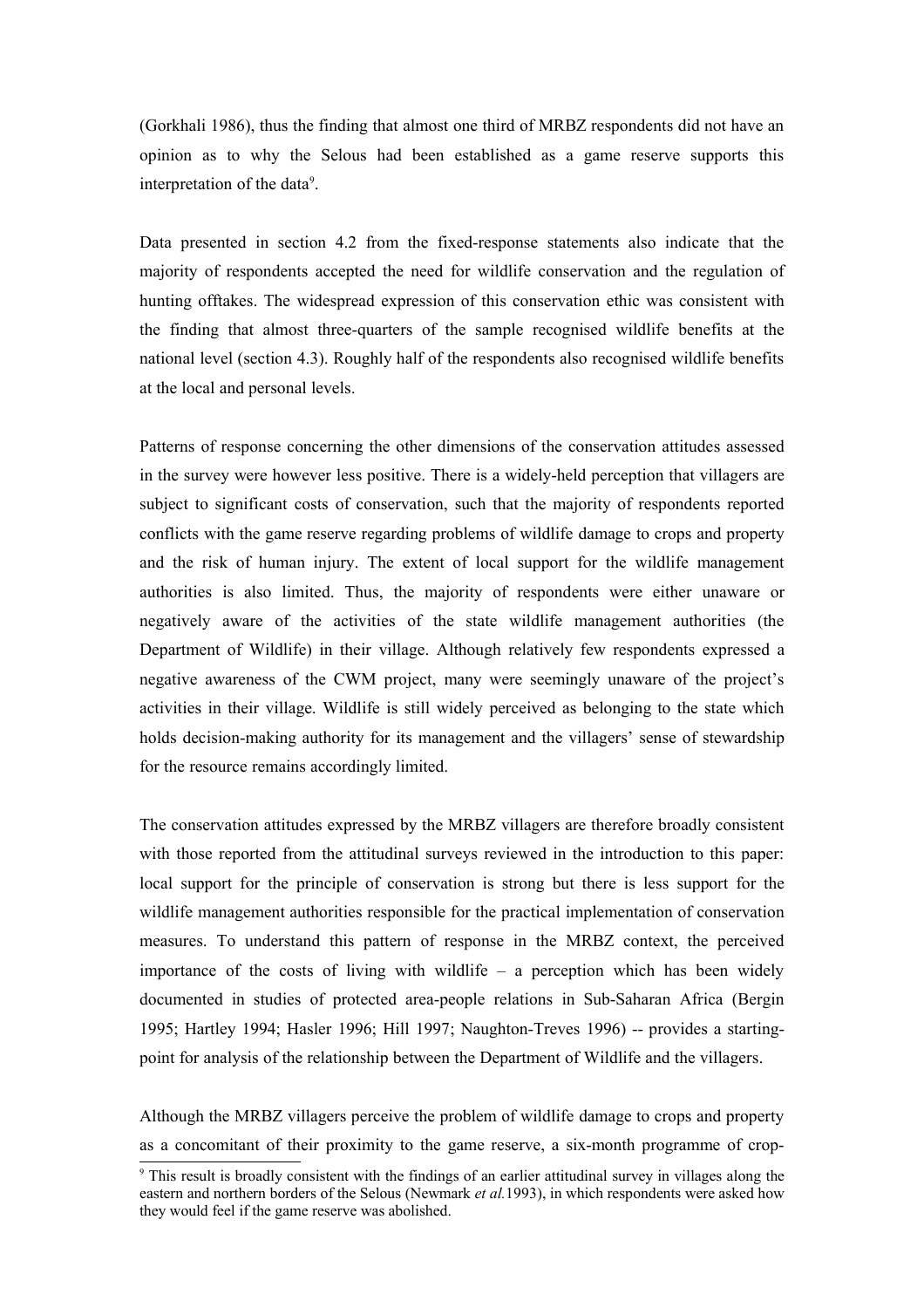damage monitoring in the study village reported as being most severely affected (Mbwade) found that most of crop-damage incidents recorded in that time were caused by vervet monkeys, bushpigs and birds, *i.e.* pest species living in and around the village, while less than 5% of incidents were caused by large mammals (Gillingham 1998). The majority of the incidents recorded were of limited impact in terms of the area and intensity of damage caused, which also indicates that the actual crop losses to wildlife are lower than the reports of the problem appear to suggest. Thus the villagers' perception of the problem as one that is associated with the game reserve is not wholly accurate<sup>10</sup>; nevertheless, it is widespread to the extent of being almost universal, as shown by the lack of discrimination of the logistic regression analysis (section 5.1).

The data and analyses presented in this paper suggest that the perceived linkage between the Selous, wildlife and the problem of crop-damage stems from the MRBZ villagers' view of the game reserve as a protected area for wildlife, in combination with their understanding that authority -- and thus responsibility -- for wildlife management rests with the state. This interpretation is consistent with that reported by Bergin (1995) concerning protected areapeople relations around Arusha National Park. Under these circumstances, the over-reporting of crop-damage losses is the only (legal) form of response and resistance to the problems of living with wildlife open to the MRBZ villagers. As villagers do not have the authority to carry out control measures against problem animals, they instead use a strategy of disproportionate complaint – one of the typical 'weapons of the weak' (Scott 1985) – to try and redress this imbalance of power, by seeking to influence interventions by the Department of Wildlife personnel in favour of human rather than wildlife interests<sup>11</sup>.

The persistence of this conflict of interests therefore suggests that as yet many MRBZ villagers do not perceive their relationship with the state wildlife management authorities to have changed substantially: control of the wildlife resource is still exerted from the top-down by agencies outside and above the community. The expressions of mistrust and resentment by villagers towards the state wildlife management authorities, whereby the Department of Wildlife personnel are seen as being able to benefit (both legally and illegally) from wildlife, while preventing local people from doing so, reflect this situation of asymmetric power relations. The activities of the CWM project in the study area have yet to change the situation, partly because -- as shown by the descriptive analyses in section 4.4 -- villagers differentiate between the activities and associated roles of the project and the state wildlife management authorities.

<sup>&</sup>lt;sup>10</sup> This statement is not meant to imply that the MRBZ villagers do not experience real losses – either directly or in the form of opportunity costs -- to wildlife.

<sup>&</sup>lt;sup>11</sup> Heinen (1993) describes a similar situation in his study of human-wildlife conflicts around the Kosi Tappu Wildlife Reserve in Nepal.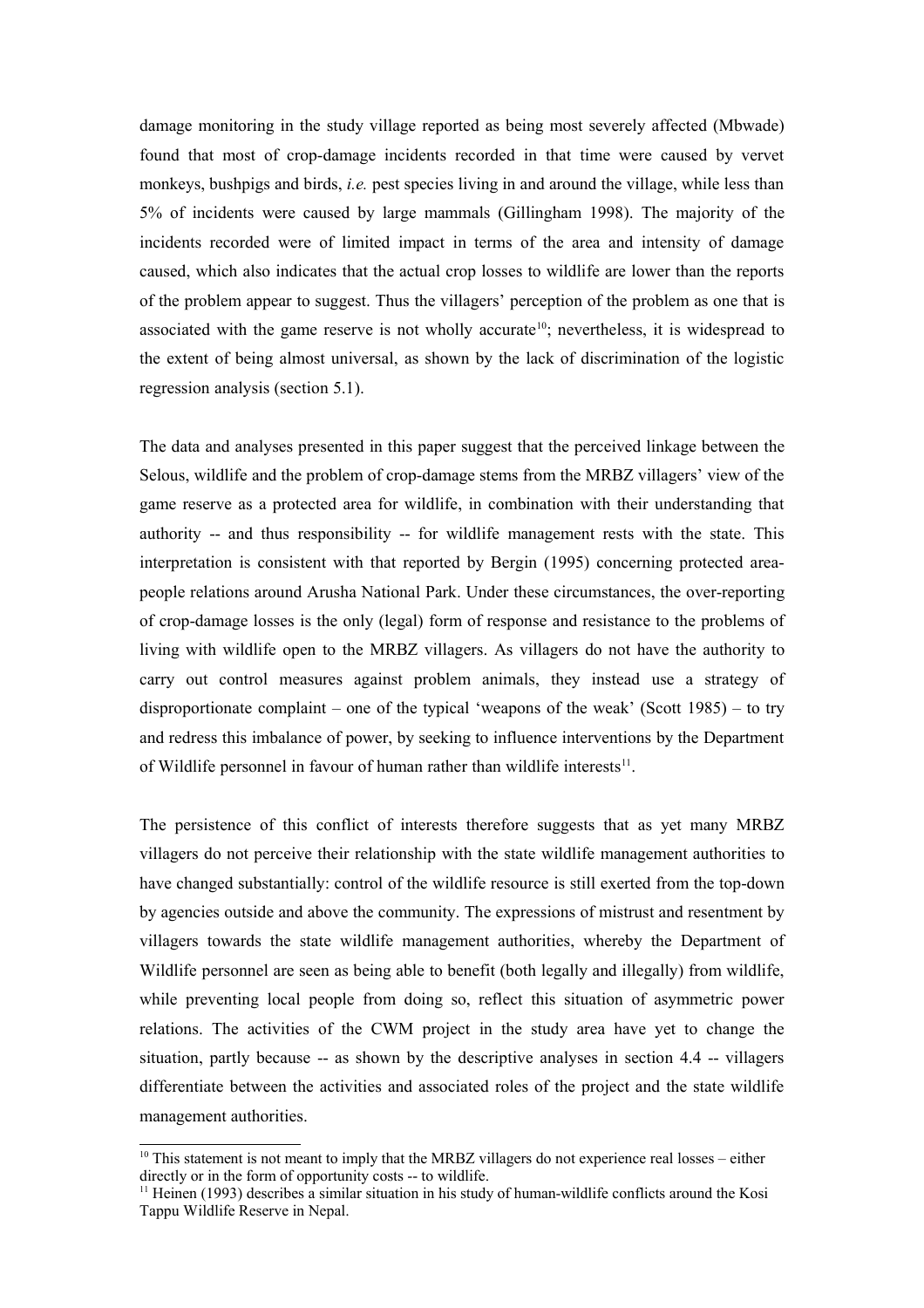There is however evidence to suggest that the implementation of the CWM project has improved the valuation of wildlife among those villagers who have had access to project benefits. Access to meat from the wildlife quota was found to be a significant positive influence on the perception of wildlife benefits at the national and personal levels; a similar but less significant tendency was found linking this factor to the perception of wildlife benefits at the local level. In contrast, the findings of attitudinal surveys carried out around the Selous Game Reserve (Kabigumila 1991) and Ruaha National Park (Hartley 1994) in areas where villagers did not have legal access to direct, wildlife-related benefits, showed that markedly lower proportions of the respondents perceived wildlife as being of personal benefit (SGR: 27%; RNP: 24%).

However, the inequitable distribution of quota meat according to the economic and political divisions that exist within the MRBZ study villages has meant that these impacts of the project to date have been largely confined to the village elite<sup>12</sup>. This was shown by the results of the logistic regression analyses, which identified respondent status -- defined in terms of his/her membership of the village government institutions -- as a significant positive influence on perceptions of wildlife benefits at the local and individual levels. The findings that status was also a significant positive influence linked to awareness of the activities of the Department of Wildlife and those of the CWM project suggest that knowledge of – and hence involvement in – wildlife management issues among the MRBZ villagers is similarly concentrated in the hands of the elite who dominate the running of village public life.

Gender was a significant factor influencing perceptions of conflicts associated with the game reserve, wildlife benefits and awareness of the activities of the wildlife management institutions. Women were more likely than men to respond negatively or not to hold an opinion on all issues other than the perceived benefits of wildlife at the individual (household) level, and the perception of problems associated with the game reserve. These gender effects reflect the pattern of social stratification in the predominantly Muslim study villages, whereby public life and political activity are considered to be primarily male responsibilities (Swantz 1985). Not only is involvement in village public life considered inappropriate behaviour for women, but their heavy domestic and agricultural workload also precludes them from becoming active participants in that predominantly male domain. This, together with the lower standards of education among women than men (Gillingham 1997), means that women tend to be less knowledgeable than men with regard to the wider issues of

 $12$  This term is used to signify the minority of relatively wealthy village households, which generally comprise older, more educated and male household heads, and which have control over most of the cultivated land in MRBZ; and dominate both the production of crops for sale, and membership of the village political institutions (see Gillingham 1997, 1998).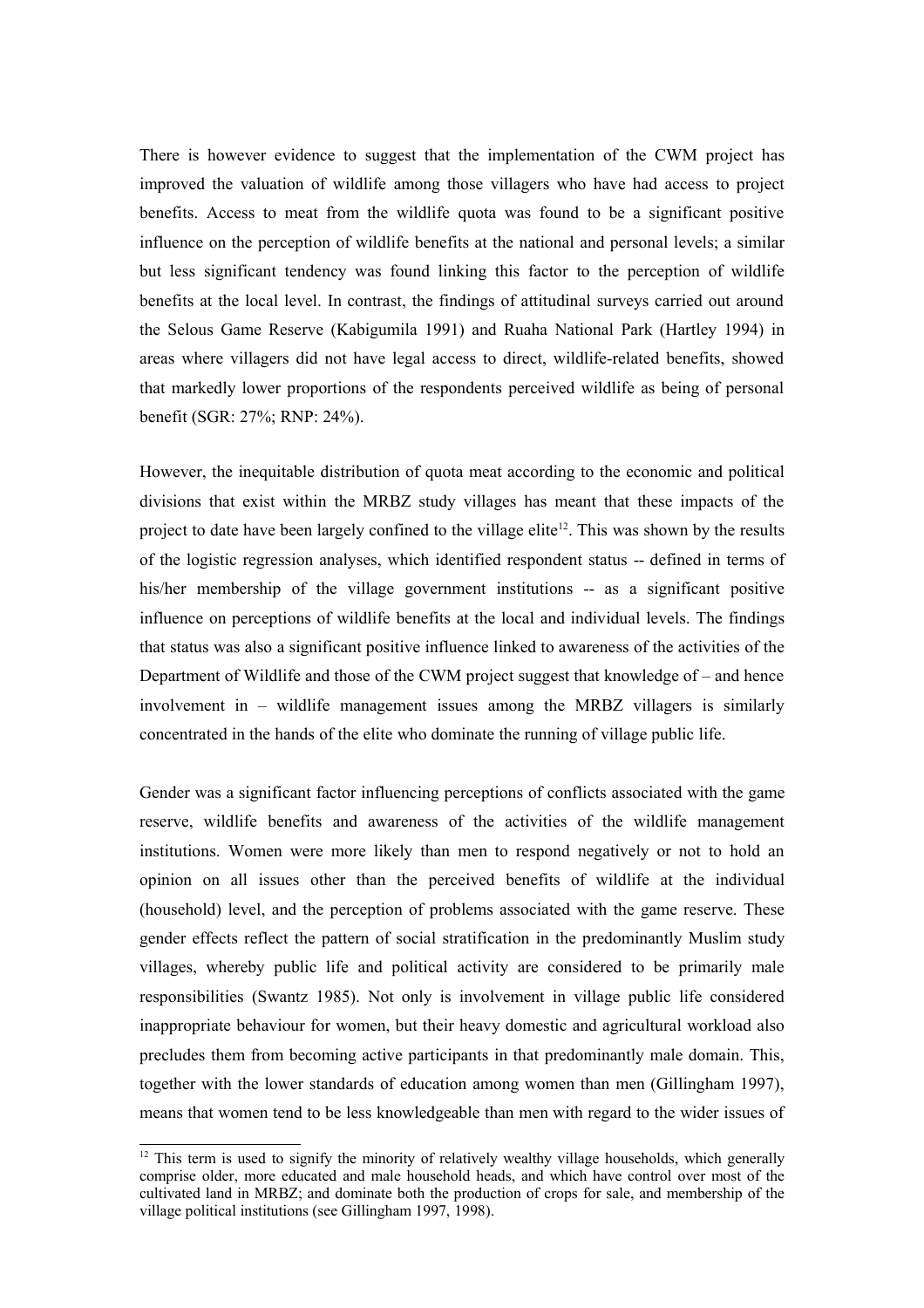wildlife management and conservation. Conservation attitudes among women are accordingly determined largely by the direct experience of the costs and benefits of conservation as they affect domestic life and farmwork.

The contrasting attitudes of the village elite versus the grassroots reflect the patterns of socioeconomic differentiation within the study villages as they are played out in the context of the CWM project. By comparison with the village elite, the majority of villagers – especially women and the poor – tend to be poorly informed about the processes of wildlife management by both the state and village authorities, and marginalised in terms of access to project benefits, and therefore tend to dismiss the CWM project as being the private concern of the village elite. Limited community participation has led to a lack of accountability and transparency in the village institutions responsible for the local-level implementation of CWM activities. The resultant problems of mismanagement of village wildlife revenues and, in some causes the poor quality of wildlife management by these institutions, have in turn undermined the project's progress towards an effective partnership between the state and the communities for the co-management of wildlife.

## **7. CONCLUSIONS**

This paper has presented and discussed data which demonstrate the existence of a significant level of local support for the conservation of wildlife and the existence of the Selous game reserve, but more limited awareness of, and support for, the activities of the state wildlife management authority and the CWM project. Its findings show that, while the distribution of tangible benefits from the CWM project has positively influenced the valuation of wildlife by some MRBZ respondents, issues of power and equity are crucially important in determining the relationships of the MRBZ villagers to both the state and local-level wildlife management authorities.

Thus the relationship of villagers to the Department of Wildlife continues to be characterised by a widespread mistrust; this stems from a combination of a perceived lack of decisionmaking authority for wildlife management and a paucity of accessible information. Perceiving themselves as powerless and disadvantaged in the face of this abstract authority, villagers tend to resort to passive forms of resistance – *e.g.* non-cooperation and vociferous complaint -- in an attempt to protect their interests. Similarly, the widespread lack of awareness of the activities of the CWM project reflects the outcome of inequalities and relations of power at the village level, which have constrained the participation by nonmembers of the village elite in the project's implementation.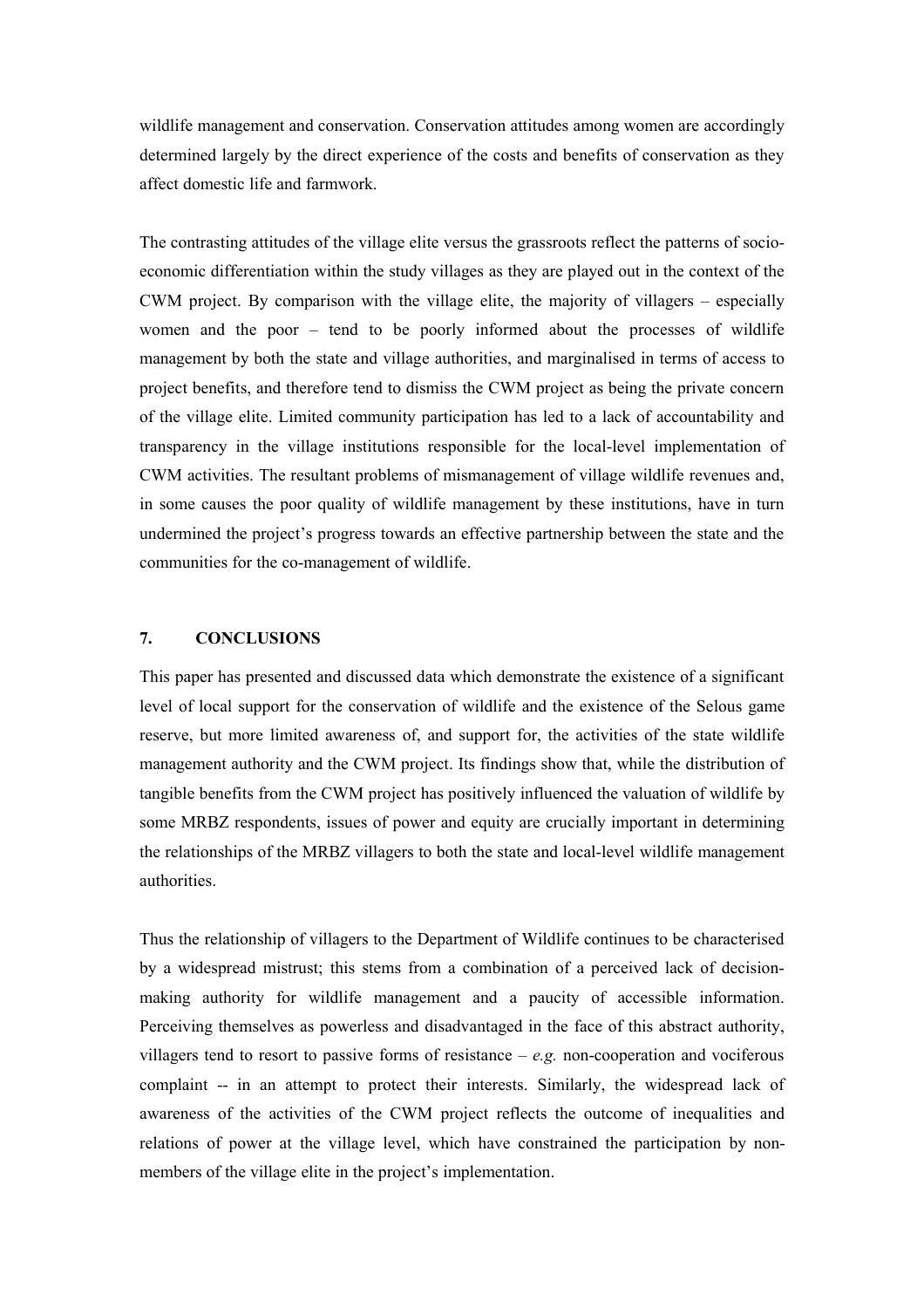The attitudinal data presented in this paper have implications for the long-term development of community wildlife management in MRBZ. The finding that relations of villagers to the state wildlife management authorities remain problematic indicates the need to raise local awareness of the activities of the Department of Wildlife as a transparent and accountable institution, and to make explicit its linkages to the activities of CWM project. The establishment of an effective co-management partnership between villagers and the Department of Wildlife also [\*] presupposes/ will depend on/ require community mobilisation for wildlife management by collective action. In this context, the findings of the study suggest a need for representative village-level institutions for wildlife management to ensure the equitable distribution of project benefits, so that the grassroots majority of villagers have an incentive to participate in its implementation. The future development of the CWM project in MRBZ [\*] could/ will otherwise be compromised by the growing disillusionment of marginalised villagers who do not experience it [\*] as/ to [\*] existing/ acting in their interests. The experience of the CWM project in MRBZ to date therefore suggests that structured inequalities and relations of power must be addressed at multiple levels for the effective design, implementation and evaluation of such initiatives.

#### **BIBLIOGRAPHY**

Adams, J. S., McShane, T.O. (1992). *The Myth of Wild Africa - Conservation without Illusion.* New York, W.W. Norton.

Ardhi Institute, (1991). *Village Development Planning for 16 Villages bordering the Selous Game Reserve in Morogoro South District.* Ardhi Institute, Selous Conservation Programme. (unpublished land use planning report).

Baldus, R., Kaggi, D.T. (1989). *Village Participation in Wildlife Management: Introducing Communal Wildlife Management in the Mgeta River Buffer Zone north of the Selous Game Reserve.* Selous Conservation Programme. Discussion Paper, 4.

Bergin, P. (1995). Conservation and Development: the Institutionalisation of Community Conservation in Tanzania National Parks. Unpublished Ph.D. School of Development Studies, University of East Anglia.

Devereux, S., Hoddinott, J., Ed. (1992). *Fieldwork in Developing Countries*. London, Harvester/ Wheatsheaf.

Fiallo, E. A., Jacobson, S.K. (1995). "Local Communities and Protected Areas: Attitudes of Rural Residents towards Conservation and Machalilla National Park, Ecuador." *Environmental Conservation* **22**(3): 241-249.

Gillingham, S. (1998). Giving Wildlife Value: A Case Study of Community Wildlife Management around the Selous Game Reserve, Tanzania. Unpublished Ph.D. thesis, Cambridge University.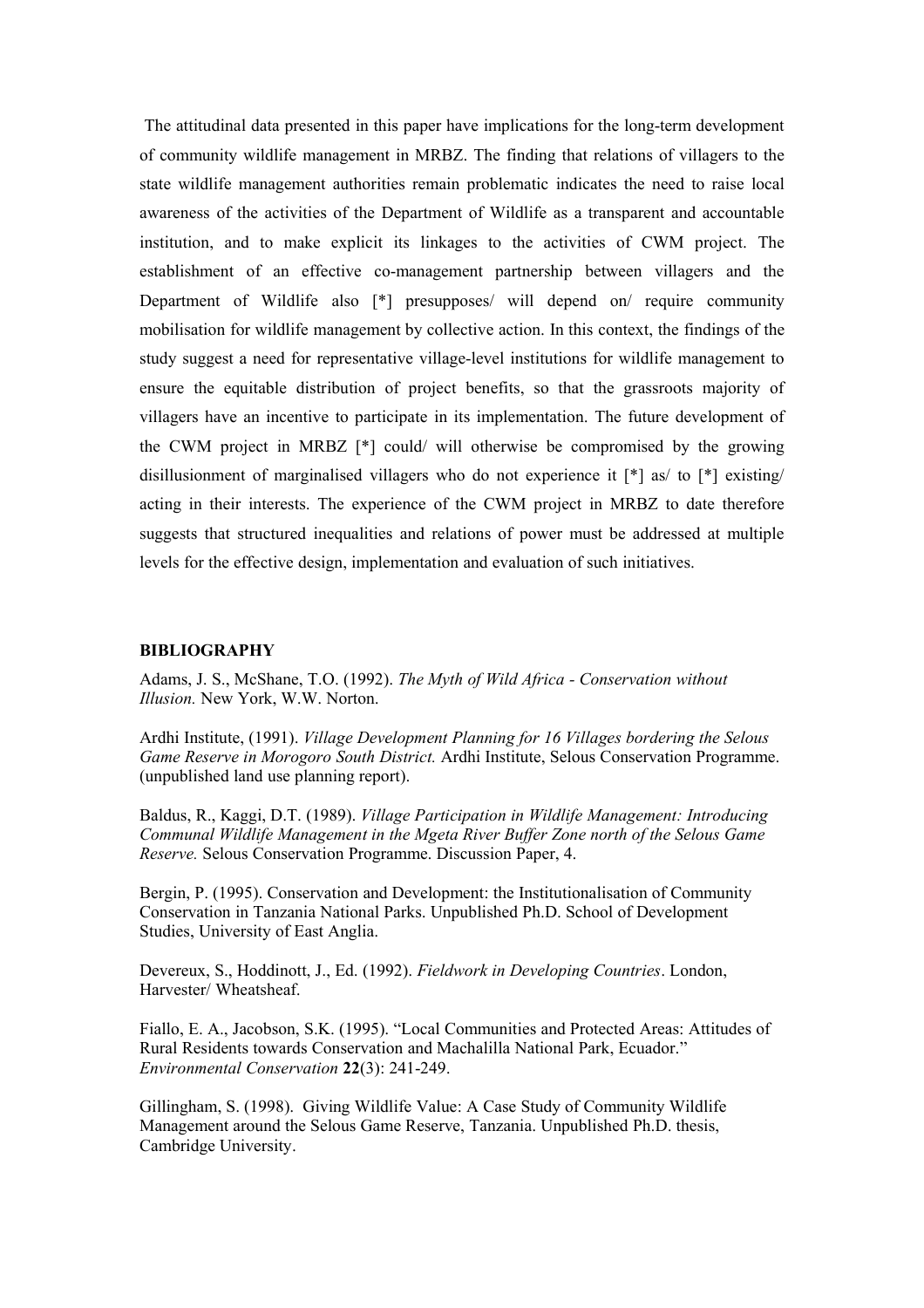Gillingham, S. (1997). *Do all peasant farmers look alike? The socio-economic context for community wildlife management around the Selous Game Reserve, Tanzania.* Selous Conservation Programme. Discussion Paper, 22.

Gorkhali, C. P. (1986). "Some principles for resolving conflicts about protected areas." *Parks* **11**: 15-16.

Harcourt, A. H., Pennington, H., Weber, A.W. (1986). "Public attitudes to conservation in the third world." *Oryx* **20**(3): 152-154.

Hartley, D. (1994). *Ruaha Ecosystem Wildlife Management Project : the first steps*. Workshop on Community-based Conservation in Tanzania., Dar es Salaam, AWF, WWF.

Hartley, D. (1997). *Community Wildlife Management: A Review of the ODA's experience in Tanzania.*ODA.

Hasler, R. (1996). *Agriculture, Foraging and Wildlife Resource Use in Africa: Cultural and Political Dynamics in the Zambezi Valley.* London, Kegan Paul.

Heinen, J. T. (1993). "Park-people relations in Kosi Tappu Wildlife Reserve, Nepal: a socioeconomic analysis." *Environmental Conservation* **20**: 25-34.

Hill, C. M. (1997). "Crop-raiding by wild vertebrates: the farmer's perspective in an agricultural community in western Uganda." *International Journal of Pest Management* **43** (1): 77-84.

Hill, K. A. (1991). "Zimbabwe's Wildlife Conservation Regime: Rural farmers and the state." *Human Ecology* **19**(1): 19-34.

IIED (1994). *Whose Eden? An Overview of Community Approaches to Wildlife Management.* Report to the Overseas Development Agency.

Infield, M. (1988). "Attitudes of a rural community towards conservation and a local conservation area in Natal, South Africa." *Biological Conservation* **45**: 21-46.

Ite, U.E. (1996). "Community perceptions of the Cross River National Park, Nigeria." *Environmental Conservation* **23**(4): 351-357.

Kabigumila, J. (1991). *A survey of Local Attitudes to Wildlife Culling in Ifakara.* Planning and Assessment for Wildlife Management, Wildlife Division, Dar es Salaam. Unpublished discussion paper.

Kangwana, K. F. (1993). Conservation and conflict: Elephant-Maasai interaction in Amboseli, Kenya. Unpublished PhD. Cambridge.

Kellert, S. R. (1985). "Social and perceptual factors in endangered species management." *Journal of Wildlife Management* **49**: 528-536.

Krischke, H., Lyamuya, V., Ndunguru, I.F. (1994). *The Development of Community Conservation around the Selous Game Reserve.* Workshop on Community-based Conservation in Tanzania, Dar es Salaam, AWF, WWF.

Martin, R. B. (1984). Wildlife-Human Interactions. In: *Conservation and Wildlife Management in Africa.* Ed. by: R. H. V. Bell & E. McShane. Washington, Peace Corps**:** 211.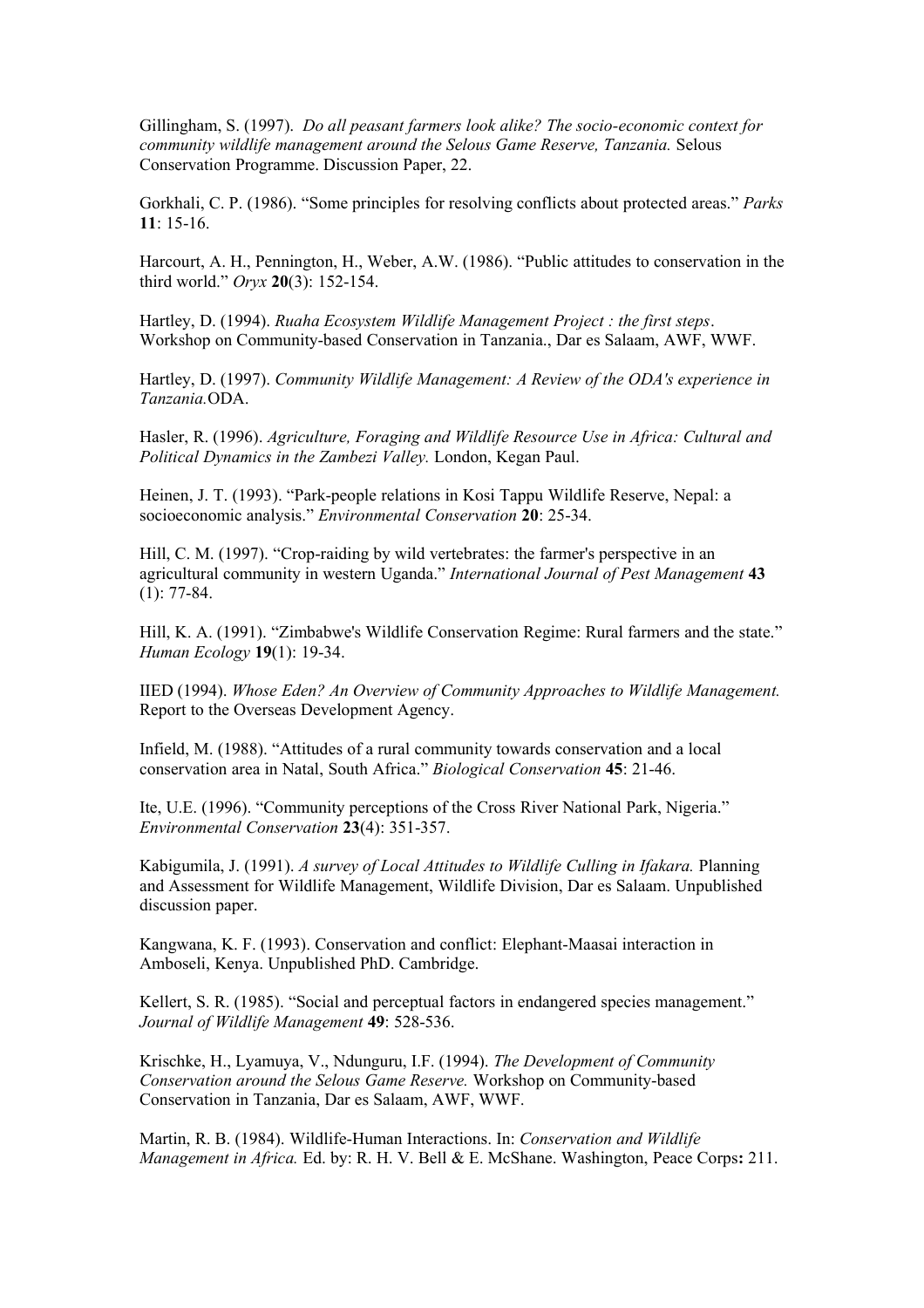Marks, S. A. (1984). *The Imperial Lion: Human Dimension in African Wildlife Management*. Epping, Bowker.

Mascie-Taylor, C. G. N. (1994). Statistical issues in anthropometry. In: *Anthropometry: The Individual and the Population.* Ed. S. J. Ulijaszek, Mascie-Taylor, C.G.N. Cambridge, Cambridge University Press**:** 56-77.

McNeely, J., Pitt, D. (1985). *Culture and Conservation: the human dimension in Environmental Planning.* Kent, Croom Helm.

Naughton-Treves, L., Sanderson, S. (1995). "Property, Politics and Wildlife Conservation." *World Development* **23**(8): 1265-1275.

Newmark, W. D., Leonard, N.L., Sariko, H.I., Gamassa, D.G.M. (1993). "Conservation attitudes of local people living adjacent to five protected areas in Tanzania." *Biological Conservation* **63**: 177-183.

Parry, D., Campbell, B. (1992). "Attitudes of rural communities to animal wildlife and its utilzation in Chobe Enclave and Mababe Depression, Botswana." *Environmental Conservation* **19**(3): 245-252.

Pimbert, M. P., Pretty, J.N. (1995). *Parks, People and Professionals: Putting "participation" into protected area management.* United Nations Research Institute for Social Development, IIED, WWF.

Rodgers, W. A. (1979). The ecology of large herbivores in the miombo woodlands of south east Tanzania. Unpublished PhD. Nairobi.

Selous Game Reserve - General Management Plan (1995). Department of Wildlife, United Republic of Tanzania. ,

Swantz, M. (1985). *Women in Development: A Creative Role denied? The Case of Tanzania.* London, C.Hurst & Co.

Wells, M. (1992). "Biodiversity Conservation, Affluence and Poverty: mismatched costs and benefits and efforts to remedy them." *Ambio* **21**: 237-243.

Western, D., Wright, R.M. (1994). *Natural Connections: Perspectives in Community-based Conservation.* Washington D.C., Island Press.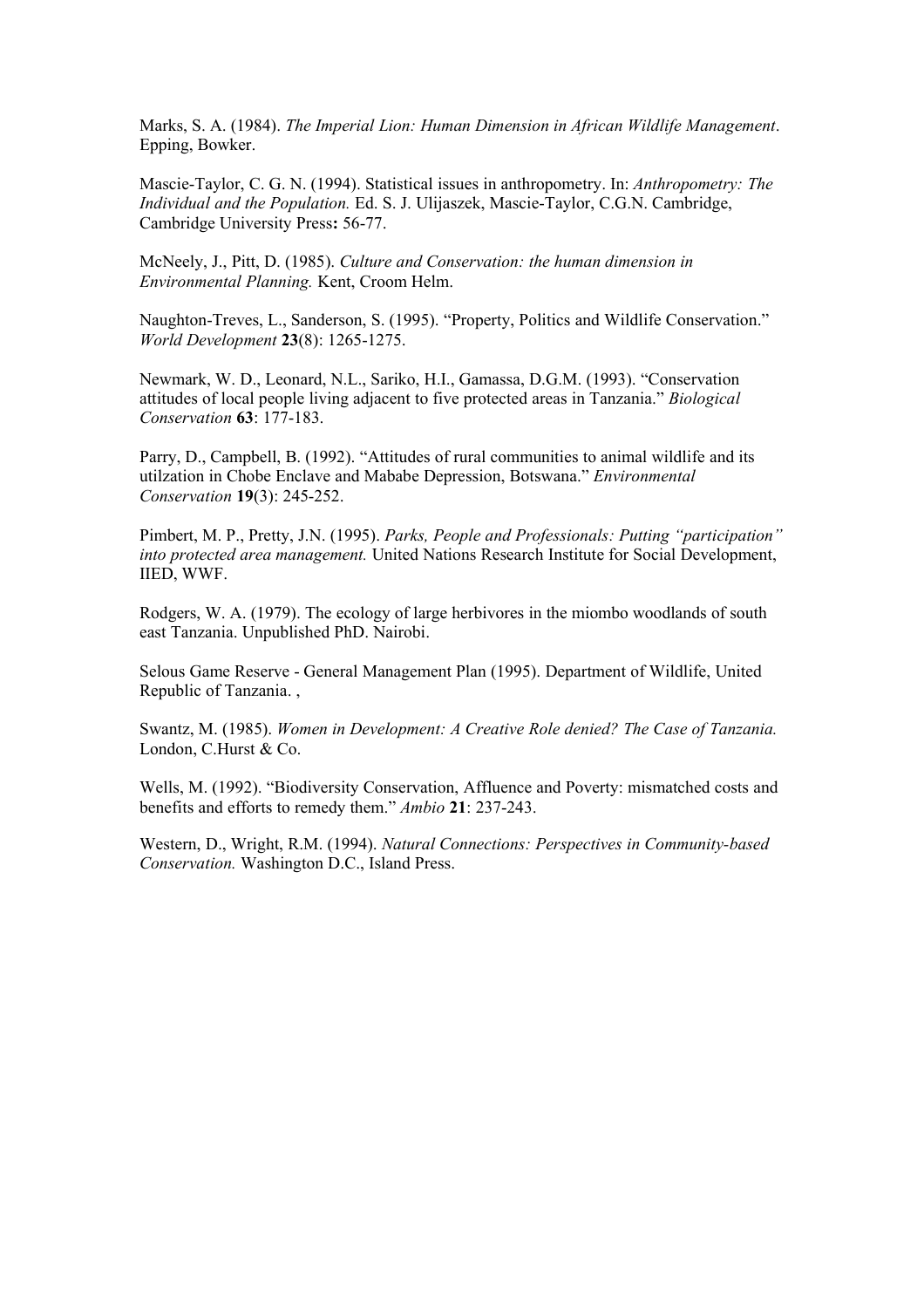| VARIABLE              | Milengwelengwe<br>$(n = 50)$ | Dakawa<br>$(n = 52)$ | Gomero<br>$(n = 52)$ | Mbwade<br>$(n = 48)$ | Total<br>$(n = 202)$ |
|-----------------------|------------------------------|----------------------|----------------------|----------------------|----------------------|
| Position in HH        |                              |                      |                      |                      |                      |
| Male HH head          | $66.0\%$ (33)                | 57.7% (30)           | 57.7% (30)           | 58.3% (28)           | 59.9% (121)          |
| Female HH head        | $8.0\%$ (4)                  | $15.4\%$ (8)         | 28.8% (15)           | $22.9\%$ (11)        | 18.8% (38)           |
| Spouse (wife)         | $26.0\%$ (13)                | $19.6\%$ (10)        |                      | $6.3\%$ (3)          | $12.9\%$ (26)        |
| Male relative         |                              | 3.9%<br>(2)          | 5.8%<br>(3)          | 4.2%<br>(2)          | $3.5\%$ (7)          |
| Female relative       |                              | 2.0%<br>(1)          | 7.7%<br>(4)          | 8.3%<br>(4)          | $4.5\%$ (9)          |
| Female-headed HH      | $8.0\%$ (4)                  | 19.2%<br>(10)        | 32.7%<br>(17)        | 27.1%<br>(13)        | 23.8% (44)           |
| Ethnicity             |                              |                      |                      |                      |                      |
| Kutu                  | $6.0\%$<br>(3)               | 42.3%<br>(22)        | 5.8%<br>(3)          | 8.3%<br>(4)          | $15.8\%$ (32)        |
| Luguru                | $44.0\%$ (22)                | 15.4%<br>(8)         | 38.5%<br>(20)        | 39.6%<br>(19)        | 34.2% (69)           |
| Ndengereko            |                              | 9.6%<br>(5)          | 3.8%<br>(2)          | 6.3%<br>(3)          | $5.0\%$ (10)         |
| Ngindo                | $10.0\%$<br>(5)              | $\frac{1}{2}$        | 7.7%<br>(4)          | 8.3%<br>(4)          | $6.4\%$ (13)         |
| Ngoni                 |                              |                      | 21.2%<br>(11)        | 2.1%<br>(1)          | 5.9% (12)            |
| Pogoro                | $30.0\%$<br>(15)             | 3.8%<br>(2)          | 11.5%<br>(6)         | 2.1%<br>(1)          | 11.9% (24)           |
| Zaramo                | 4.0%<br>(2)                  | 17.3%<br>(9)         | 1.9%<br>(1)          | 10.4%<br>(5)         | $8.4\%$ (17)         |
| Other                 | $6.0\%$<br>(3)               | 11.5%<br>(6)         | 9.6%<br>(5)          | 22.9%<br>(11)        | $12.4\%$ (25)        |
| In-migrant HH         | 56.0%<br>(28)                | 26.9%<br>(14)        | 65.4% (34)           | 80.9%<br>(38)        | 56.4% (114)          |
| Age of Respondent     |                              |                      |                      |                      |                      |
| $18-24$ yrs           | $10.0\%$<br>(5)              | 7.7%<br>(4)          | 19.2%<br>(10)        | 10.4%<br>(5)         | $11.9\%$ (24)        |
| $25-34$ yrs           | 28.0% (14)                   | 17.3%<br>(9)         | 23.1%<br>(12)        | 33.3%<br>(16)        | $25.2\%$ (51)        |
| $35-44$ yrs           | $26.0\%$ (13)                | 32.7%<br>(17)        | 26.9%<br>(14)        | 20.8%<br>(10)        | 26.7% (54)           |
| 45-64 yrs             | 24.0%<br>(12)                | 34.6%<br>(18)        | 23.1%<br>(12)        | 27.1%<br>(13)        | 27.2% (55)           |
| $>65$ yrs             | 12.0%<br>(6)                 | 7.7%<br>(4)          | 7.7%<br>(4)          | 8.3%<br>(4)          | $8.9\%$ (18)         |
| Education             |                              |                      |                      |                      |                      |
| Illiterate            | $40.0\%$<br>(20)             | 38.5% (20)           | $34.6\%$ (18)        | 39.6% (19)           | 38.1% (77)           |
| Semi-literate         | 18.0%<br>(9)                 | $21.2\%$ (11)        | 21.2%<br>(11)        | 18.8%<br>(9)         | $19.8\%$ (40)        |
| Literate              | 42.0%<br>(21)                | 40.4% (21)           | 44.2%<br>(23)        | 41.7%<br>(20)        | $42.1\%$ (85)        |
| HH income             |                              |                      |                      |                      |                      |
| Farming               | 98.0% (49)                   | 94.0% (49)           | $100\%$ (52)         | 96.0% (46)           | 97.0% (196)          |
| Petty trading         | $32.0\%$ (16)                | $31.0\%$ (16)        | $25.0\%$ (25)        | 29.0% (14)           | $35.1\%$ (71)        |
| Wage labour           | 22.0%<br>(11)                | 29.0% (15)           | 19.0%<br>(19)        | $23.0\%$ (23)        | 33.7% (68)           |
| Remittances           | 8.0%<br>(4)                  | 29.0%<br>(15)        | 27.0%<br>(27)        | $17.0\%$ (17)        | $31.2\%$ (63)        |
| Formal employment     | 2.0%<br>(1)                  | 2.0%<br>(1)          | 2.0%<br>(2)          | 8.0%<br>(8)          | $5.9\%$ (12)         |
| Other                 | 12.0%<br>(6)                 | $6.0\%$<br>(12)      | 23.0%<br>(23)        | 33.0%<br>(33)        | 36.6% (74)           |
| <b>HH</b> with Status | 18.0%<br>(9)                 | 17.3%<br>(9)         | 17.3%<br>(9)         | 12.5%<br>(6)         | 16.3% (33)           |

**APPENDIX I:** Socio-Economic Attributes of the MRBZ survey sample by village and for the entire sample.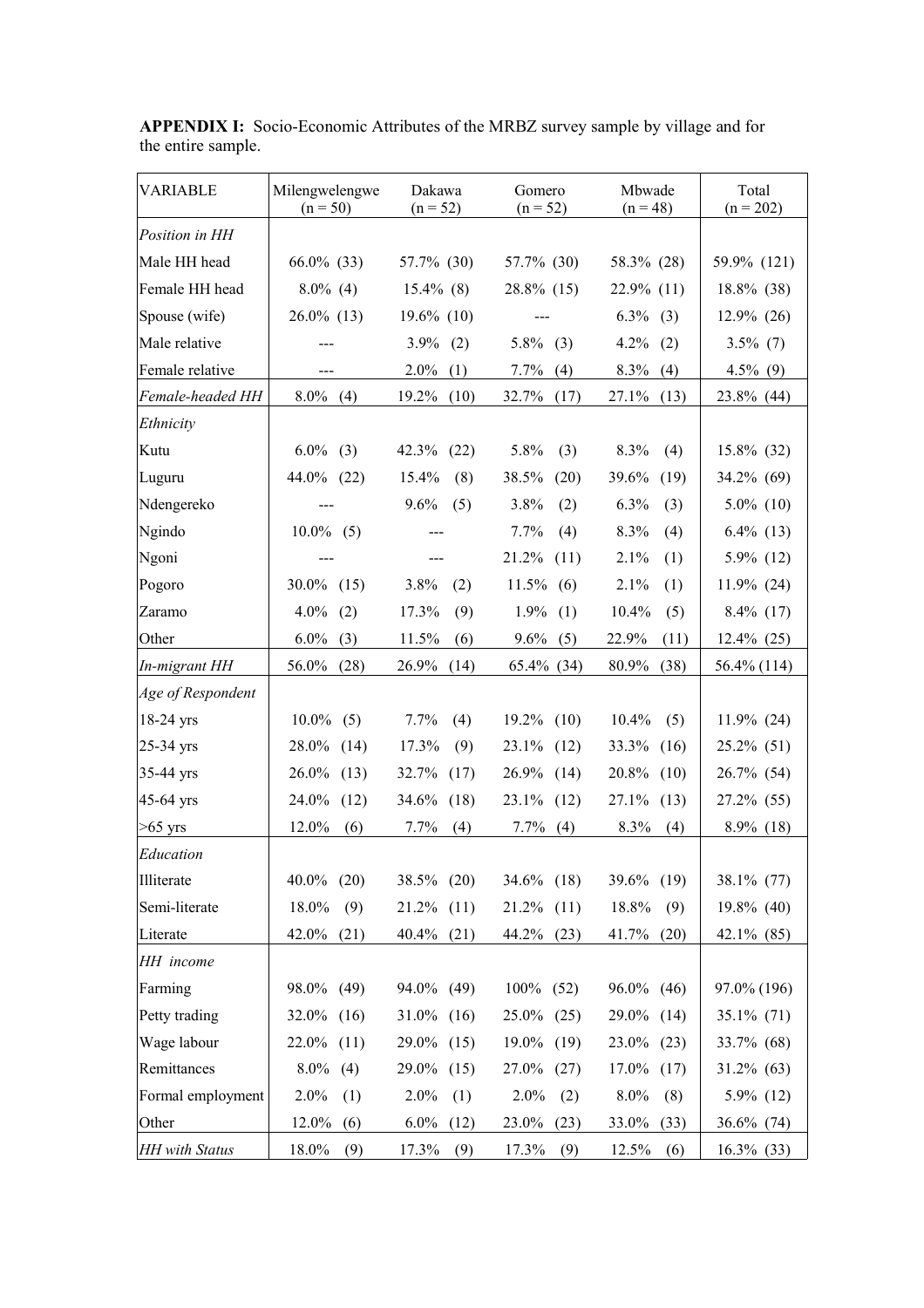**APPENDIX II:** Summary of results from the preliminary bivariate analyses of the factors influencing conservation attitudes held by MRBZ villagers towards the Selous Game Reserve, the benefits of wildlife and the activities of the state and local-level wildlife management institutions. The levels of significance of the results are shown as follows: \*\*\* for  $p < 0.001$ ; \*\* for  $p < 0.01$ ; and \* for  $p < 0.05$  (N.S. non-significant result).

| <b>ATTITUDINAL DIMENSIONS</b>                                                                                          | FACTOR <sup>1</sup> |               |                       |              |                 |           |                                          |                              |
|------------------------------------------------------------------------------------------------------------------------|---------------------|---------------|-----------------------|--------------|-----------------|-----------|------------------------------------------|------------------------------|
|                                                                                                                        | Gender (2)          | Village $(4)$ | Wealth $(C)$          | Status $(2)$ | Education $(3)$ | Age $(5)$ | Reported<br>crop-damage<br>impacts $(2)$ | Quota meat<br>received $(C)$ |
| Relations with SGR<br>• Perceived land use conflicts<br>with SGR.                                                      | ***                 | N.S.          | N.S.                  | N.S.         | $**$            | $\ast$    | N.S.                                     | N.S.                         |
| • Perceived problems of living<br>adjacent to the game reserve.                                                        | ***                 | $***$         | $\star$               | $\ast$       | $**$            | N.S.      | N.S.                                     | $***$                        |
| Perceptions of Wildlife Benefits<br>• For Tanzania                                                                     | ***                 | N.S.          | ***                   | $***$        | $***$           | N.S.      | N.S.                                     | $***$                        |
| • For people living on the<br>borders of SGR.                                                                          | ***                 | N.S.          | ***                   | ***          | $***$           | N.S.      | N.S.                                     | $***$                        |
| • For the respondent and<br>his/her household.                                                                         | ***                 | N.S.          | ***                   | ***          | $\star\star$    | N.S.      | N.S.                                     | $***$                        |
| Relations to the wildlife<br>management authorities<br>• Awareness of the activities of<br>the Department of Wildlife. | ***                 | N.S.          | $**$                  | $***$        | $\ast$          | N.S.      | N.S.                                     | $***$                        |
| Awareness of the activities of<br>the CWM project.                                                                     | ***                 | N.S.          | Trend<br>$(p = 0.07)$ | ***          | $***$           | N.S.      | N.S.                                     | $***$                        |

<sup>1</sup> Numbers in brackets show the number of categories for each factor; variables marked as  $(C)$  are continuous.

<sup>2</sup> The factor 'wealth' was measured by a household possessions score calculated to reflect the household's ownership of durable assets, including manufactured consumer goods, housing structural features and livestock holdings, identified as indicators of wealth during pilot work for the survey (see Gillingham 1997 for details of the method).